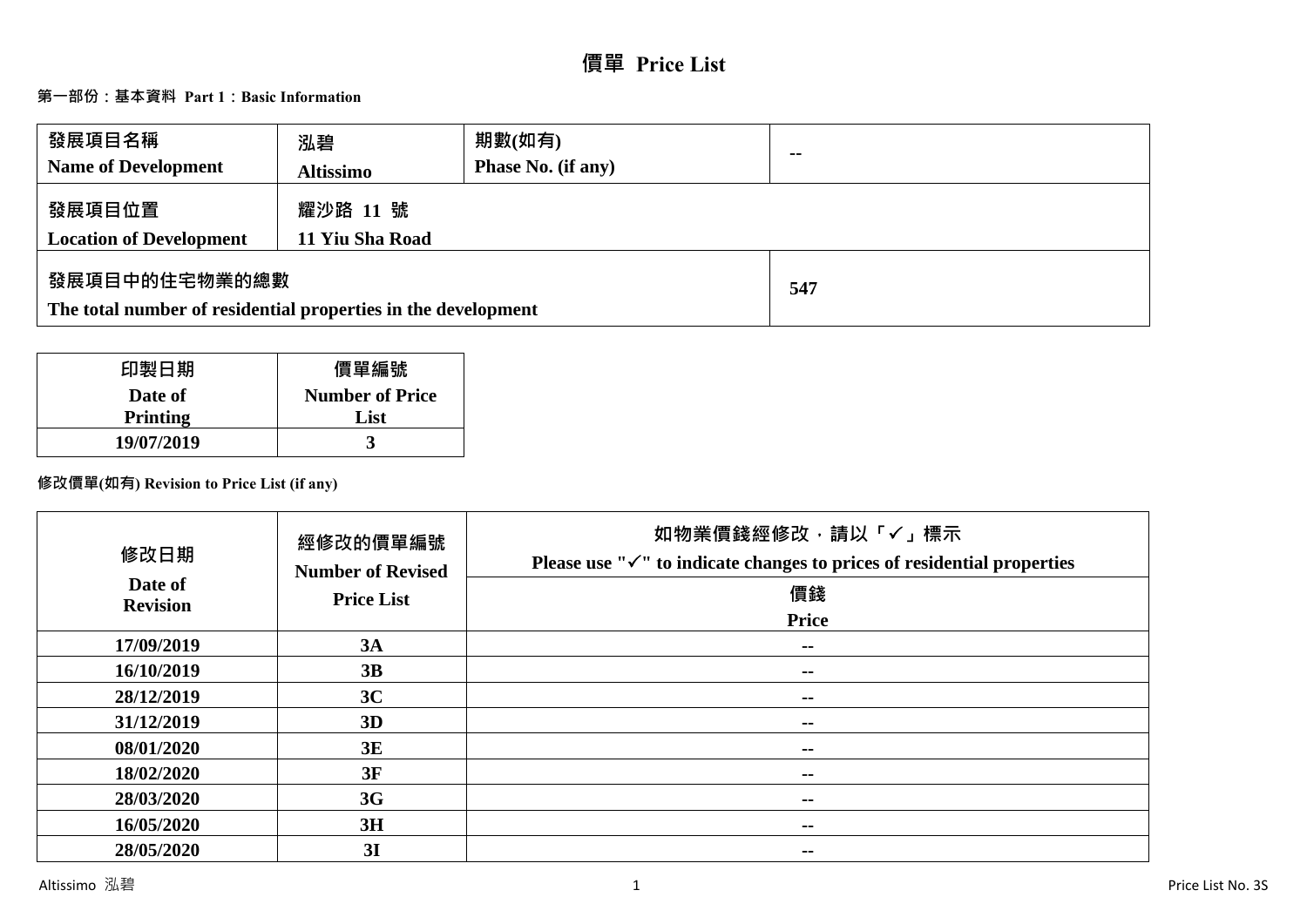| 27/06/2020 | 3J        | $\sim$        |
|------------|-----------|---------------|
| 04/07/2020 | 3K        | $- -$         |
| 30/07/2020 | 3L        | $\sim$        |
| 27/09/2020 | 3M        | $\sim$ $-$    |
| 10/10/2020 | 3N        | $\sim$        |
| 11/12/2020 | 30        | $\sim$ $-$    |
| 10/01/2021 | 3P        | $\sim$        |
| 22/01/2021 | <b>3Q</b> | $- -$         |
| 03/05/2021 | 3R        | $\sim$ $\sim$ |
| 02/07/2021 | <b>3S</b> | $\sim$ $\sim$ |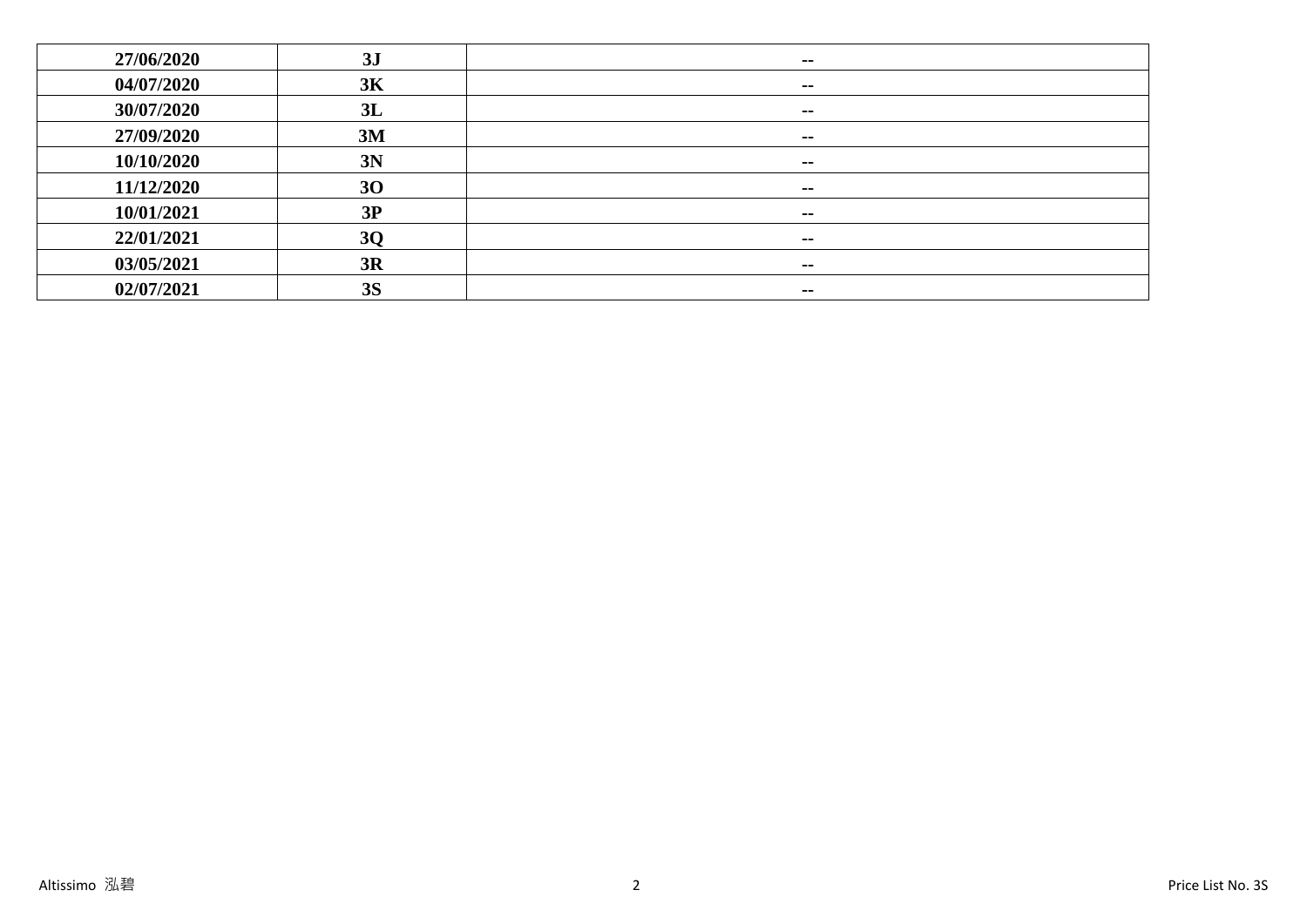# 第二部份:面積及售價資料 Part 2: Information on Area and Price

| Description of Residential | 物業的描述<br>Property |             | 實用面積<br>(包括露台·工作平台及陽台 如有)<br>平方米(平方呎)                                                                 | 售價(元)        | 實用面積<br>每平方米/呎售價<br>元·每平方米                                                     |                                            |                     |    | 其他指明項目的面積(不計算入實用面積)      | 平方米(平方呎)<br>sq. metre (sq. ft.) |                         |            | Area of other specified items (Not included in the Saleable Area) |               |            |
|----------------------------|-------------------|-------------|-------------------------------------------------------------------------------------------------------|--------------|--------------------------------------------------------------------------------|--------------------------------------------|---------------------|----|--------------------------|---------------------------------|-------------------------|------------|-------------------------------------------------------------------|---------------|------------|
| 大廈名稱<br>Block<br>Name      | 樓層<br>Floor       | 單位<br>Unit  | Saleable Area<br>(including balcony, utility platform and<br>verandah, if any)<br>sq. metre (sq. ft.) | Price $(\$)$ | (元·每平方呎)<br>Unit Rate of Saleable Area<br>\$ per sq. metre<br>$$$ per sq. ft.) | 空調機房<br>Air-<br>Conditioning<br>plant room | 窗台<br>Bay<br>window | 閣樓 | 平台<br>Cockloft Flat roof | 花園<br>Garden                    | 停車位<br>Parking<br>space | 天台<br>Roof | 梯屋<br>Stairhood                                                   | 前庭<br>Terrace | 庭院<br>Yard |
| T <sub>1</sub>             |                   | $\mathsf C$ | 44.154 (475)<br>露台 Balcony: 2.000 (22);<br>工作平台 Utility Platform: 1.500 (16)                          | 8,796,000    | 199,212 (18,518)                                                               |                                            |                     |    |                          |                                 |                         |            |                                                                   |               |            |
| T1                         |                   | $\mathbf F$ | 80.725 (869)<br>露台 Balcony: 2.825 (30);<br>工作平台 Utility Platform: 1.500 (16)                          | 15,797,000   | 195,689 (18,178)                                                               |                                            |                     |    |                          |                                 |                         |            |                                                                   |               |            |
| T <sub>1</sub>             |                   | H           | 81.029 (872)<br>露台 Balcony: 2.907 (31);<br>工作平台 Utility Platform: 1.500 (16)                          | 16,215,000   | 200,114 (18,595)                                                               |                                            |                     |    |                          |                                 |                         |            |                                                                   |               |            |
| T1                         | 2                 | $\mathbf C$ | 44.154 (475)<br>露台 Balcony: 2.000 (22);<br>工作平台 Utility Platform: 1.500 (16)                          | 8,814,000    | 199,620 (18,556)                                                               |                                            |                     |    |                          |                                 |                         |            |                                                                   |               |            |
| T1                         | 2                 | $\mathbf F$ | 80.725 (869)<br>露台 Balcony: 2.825 (30);<br>工作平台 Utility Platform: 1.500 (16)                          | 15,828,000   | 196,073 (18,214)                                                               |                                            |                     |    |                          |                                 |                         |            |                                                                   |               |            |
| T1                         | $\overline{2}$    | H           | 81.029 (872)<br>露台 Balcony: 2.907 (31);<br>工作平台 Utility Platform: 1.500 (16)                          | 16,248,000   | 200,521 (18,633)                                                               |                                            |                     |    |                          |                                 |                         |            |                                                                   |               |            |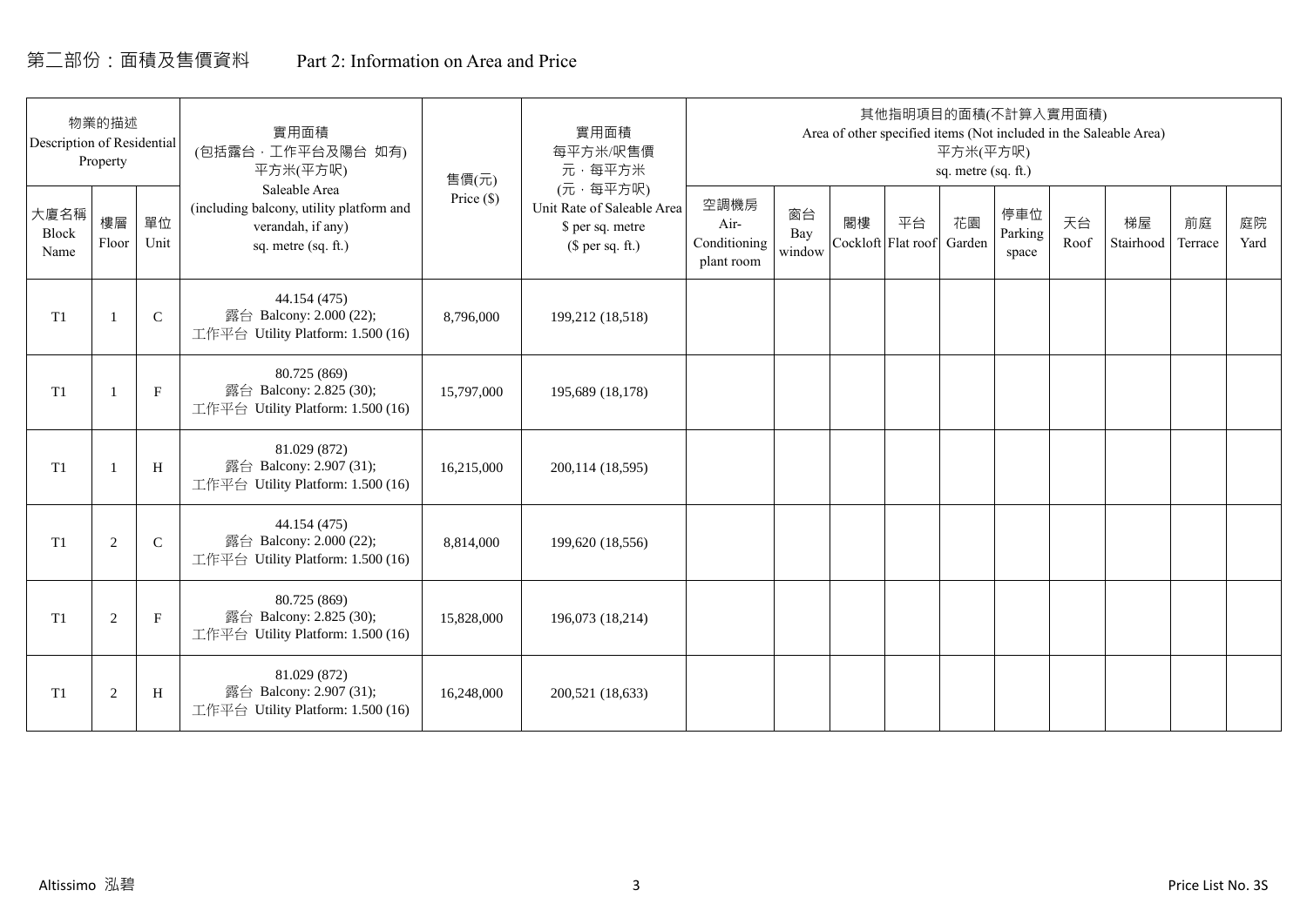| Description of Residential | 物業的描述<br>Property |              | 實用面積<br>(包括露台,工作平台及陽台 如有)<br>平方米(平方呎)                                                                 | 售價(元)      | 實用面積<br>每平方米/呎售價<br>元·每平方米                                                     |                                            |                     |                          |    | 平方米(平方呎)<br>sq. metre (sq. ft.) | 其他指明項目的面積(不計算入實用面積)     |            | Area of other specified items (Not included in the Saleable Area) |               |            |
|----------------------------|-------------------|--------------|-------------------------------------------------------------------------------------------------------|------------|--------------------------------------------------------------------------------|--------------------------------------------|---------------------|--------------------------|----|---------------------------------|-------------------------|------------|-------------------------------------------------------------------|---------------|------------|
| 大廈名稱<br>Block<br>Name      | 樓層<br>Floor       | 單位<br>Unit   | Saleable Area<br>(including balcony, utility platform and<br>verandah, if any)<br>sq. metre (sq. ft.) | Price (\$) | (元·每平方呎)<br>Unit Rate of Saleable Area<br>\$ per sq. metre<br>$$$ per sq. ft.) | 空調機房<br>Air-<br>Conditioning<br>plant room | 窗台<br>Bay<br>window | 閣樓<br>Cockloft Flat roof | 平台 | 花園<br>Garden                    | 停車位<br>Parking<br>space | 天台<br>Roof | 梯屋<br>Stairhood                                                   | 前庭<br>Terrace | 庭院<br>Yard |
| T <sub>1</sub>             | 3                 | $\mathsf{C}$ | 44.154 (475)<br>露台 Balcony: 2.000 (22);<br>工作平台 Utility Platform: 1.500 (16)                          | 8,830,000  | 199,982 (18,589)                                                               |                                            |                     |                          |    |                                 |                         |            |                                                                   |               |            |
| T <sub>1</sub>             | 3                 | $_{\rm F}$   | 80.725 (869)<br>露台 Balcony: 2.825 (30);<br>工作平台 Utility Platform: 1.500 (16)                          | 15,860,000 | 196,469 (18,251)                                                               |                                            |                     |                          |    |                                 |                         |            |                                                                   |               |            |
| T1                         | 3                 | H            | 81.029 (872)<br>露台 Balcony: 2.907 (31);<br>工作平台 Utility Platform: 1.500 (16)                          | 16,280,000 | 200,916 (18,670)                                                               |                                            |                     |                          |    |                                 |                         |            |                                                                   |               |            |
| T1                         | 5                 | $\mathsf{C}$ | 44.154 (475)<br>露台 Balcony: 2.000 (22);<br>工作平台 Utility Platform: 1.500 (16)                          | 8,848,000  | 200,390 (18,627)                                                               |                                            |                     |                          |    |                                 |                         |            |                                                                   |               |            |
| T1                         | 5                 | H            | 81.029 (872)<br>露台 Balcony: 2.907 (31);<br>工作平台 Utility Platform: 1.500 (16)                          | 16,427,000 | 202,730 (18,838)                                                               |                                            |                     |                          |    |                                 |                         |            |                                                                   |               |            |
| T <sub>1</sub>             | 6                 | $\mathsf{C}$ | 44.154 (475)<br>露台 Balcony: 2.000 (22);<br>工作平台 Utility Platform: 1.500 (16)                          | 8,883,000  | 201,182 (18,701)                                                               |                                            |                     |                          |    |                                 |                         |            |                                                                   |               |            |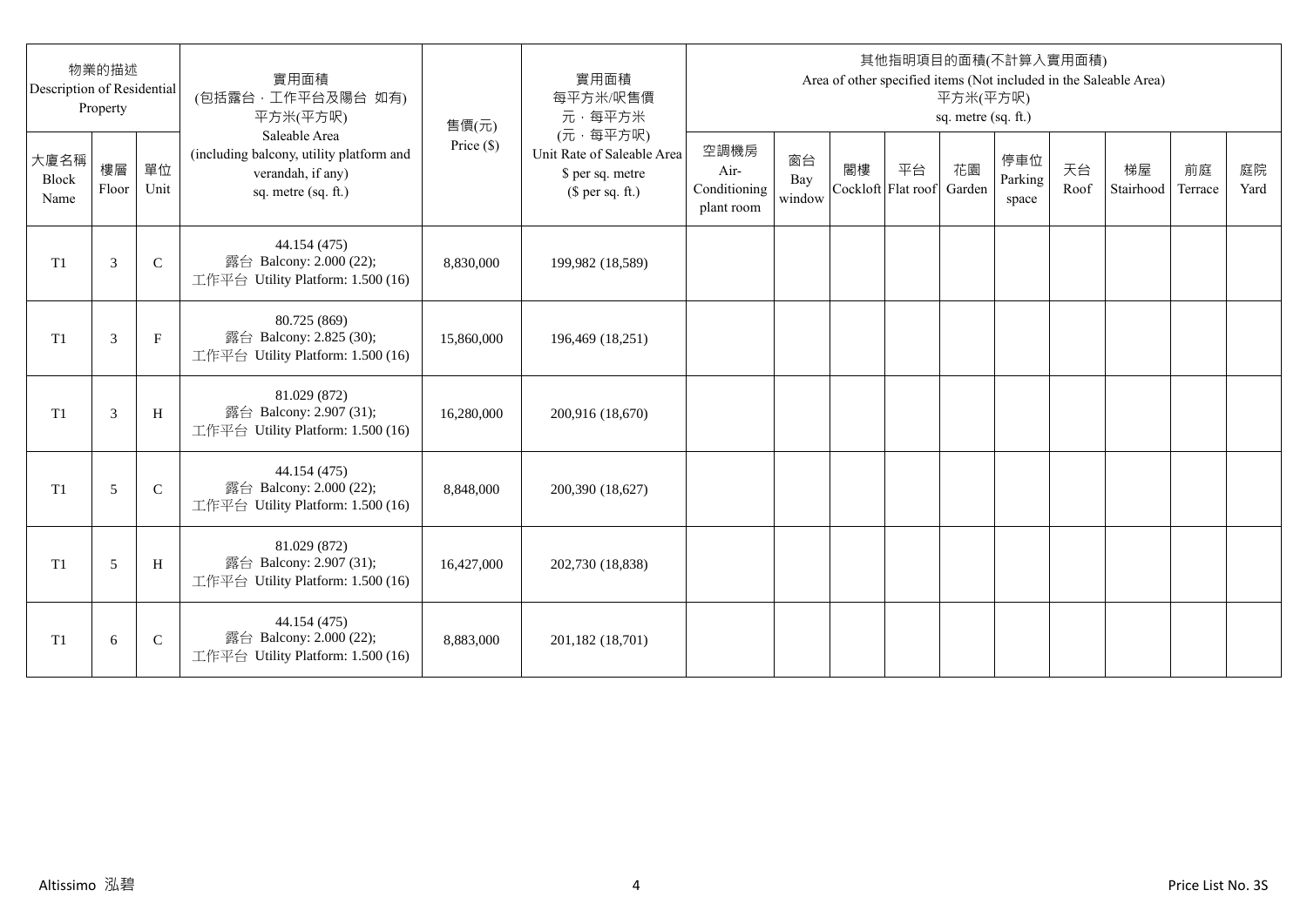| Description of Residential | 物業的描述<br>Property |              | 實用面積<br>(包括露台,工作平台及陽台 如有)<br>平方米(平方呎)                                                                 | 售價(元)      | 實用面積<br>每平方米/呎售價<br>元·每平方米                                                     |                                            |                     |                          |    | 平方米(平方呎)<br>sq. metre (sq. ft.) | 其他指明項目的面積(不計算入實用面積)     |            | Area of other specified items (Not included in the Saleable Area) |               |            |
|----------------------------|-------------------|--------------|-------------------------------------------------------------------------------------------------------|------------|--------------------------------------------------------------------------------|--------------------------------------------|---------------------|--------------------------|----|---------------------------------|-------------------------|------------|-------------------------------------------------------------------|---------------|------------|
| 大廈名稱<br>Block<br>Name      | 樓層<br>Floor       | 單位<br>Unit   | Saleable Area<br>(including balcony, utility platform and<br>verandah, if any)<br>sq. metre (sq. ft.) | Price (\$) | (元·每平方呎)<br>Unit Rate of Saleable Area<br>\$ per sq. metre<br>$$$ per sq. ft.) | 空調機房<br>Air-<br>Conditioning<br>plant room | 窗台<br>Bay<br>window | 閣樓<br>Cockloft Flat roof | 平台 | 花園<br>Garden                    | 停車位<br>Parking<br>space | 天台<br>Roof | 梯屋<br>Stairhood                                                   | 前庭<br>Terrace | 庭院<br>Yard |
| T <sub>1</sub>             | 6                 | H            | 81.029 (872)<br>露台 Balcony: 2.907 (31);<br>工作平台 Utility Platform: 1.500 (16)                          | 16,493,000 | 203,544 (18,914)                                                               |                                            |                     |                          |    |                                 |                         |            |                                                                   |               |            |
| T <sub>1</sub>             | 7                 | $\mathsf{C}$ | 44.154 (475)<br>露台 Balcony: 2.000 (22);<br>工作平台 Utility Platform: 1.500 (16)                          | 9,813,000  | 222,245 (20,659)                                                               |                                            |                     |                          |    |                                 |                         |            |                                                                   |               |            |
| T1                         | $\overline{7}$    | H            | 81.029 (872)<br>露台 Balcony: 2.907 (31);<br>工作平台 Utility Platform: 1.500 (16)                          | 16,893,000 | 208,481 (19,373)                                                               |                                            |                     |                          |    |                                 |                         |            |                                                                   |               |            |
| T1                         | 8                 | $\mathsf{C}$ | 44.154 (475)<br>露台 Balcony: 2.000 (22);<br>工作平台 Utility Platform: 1.500 (16)                          | 9,960,000  | 225,574 (20,968)                                                               |                                            |                     |                          |    |                                 |                         |            |                                                                   |               |            |
| T1                         | 8                 | H            | 81.029 (872)<br>露台 Balcony: 2.907 (31);<br>工作平台 Utility Platform: 1.500 (16)                          | 17,486,000 | 215,799 (20,053)                                                               |                                            |                     |                          |    |                                 |                         |            |                                                                   |               |            |
| T <sub>1</sub>             | 9                 | $\mathsf{C}$ | 44.154 (475)<br>露台 Balcony: 2.000 (22);<br>工作平台 Utility Platform: 1.500 (16)                          | 9,960,000  | 225,574 (20,968)                                                               |                                            |                     |                          |    |                                 |                         |            |                                                                   |               |            |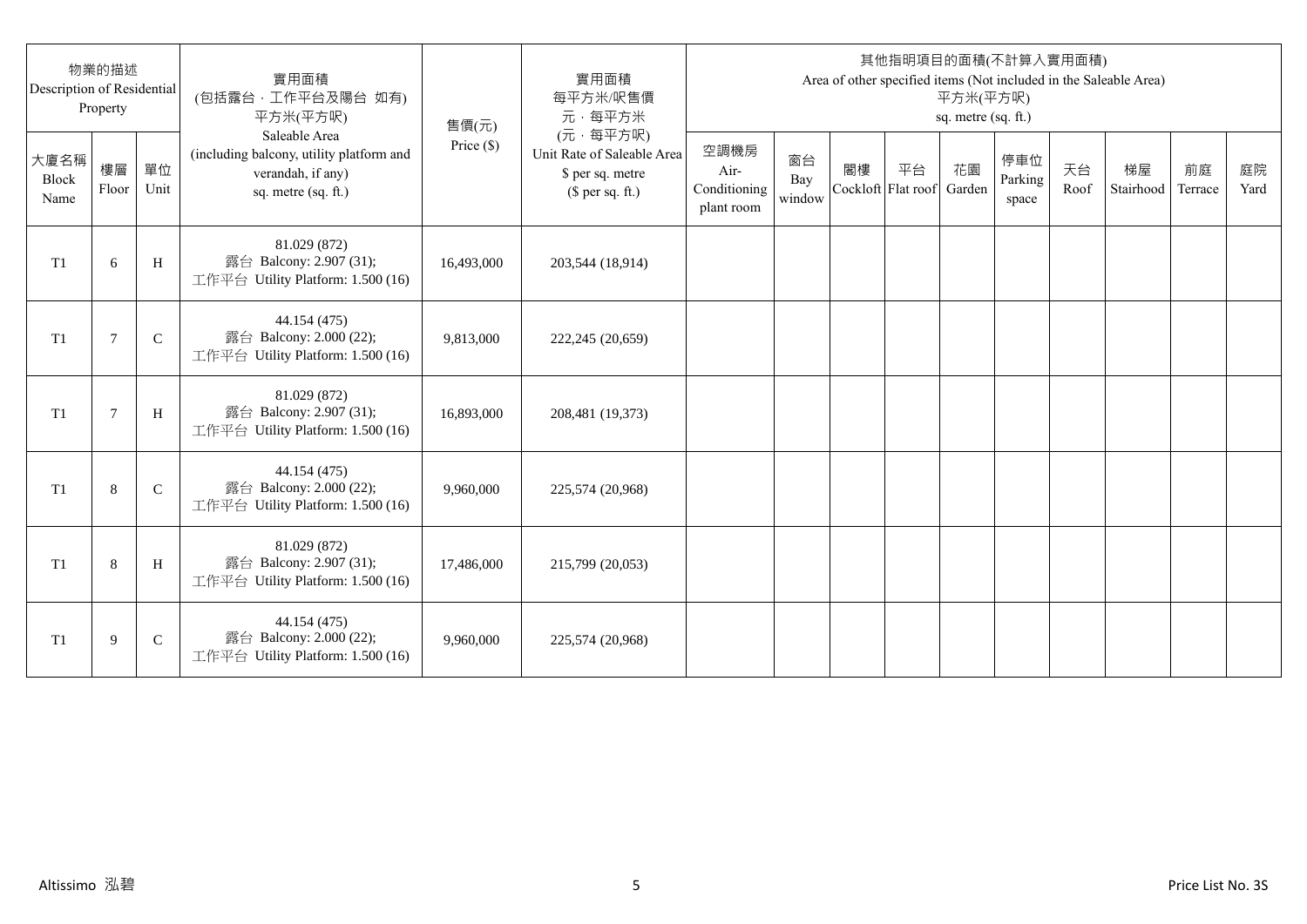| Description of Residential | 物業的描述<br>Property |              | 實用面積<br>(包括露台,工作平台及陽台 如有)<br>平方米(平方呎)                                                                 | 售價(元)      | 實用面積<br>每平方米/呎售價<br>元·每平方米                                                     |                                            |                     |                          |    | 平方米(平方呎)<br>sq. metre (sq. ft.) | 其他指明項目的面積(不計算入實用面積)     |            | Area of other specified items (Not included in the Saleable Area) |               |            |
|----------------------------|-------------------|--------------|-------------------------------------------------------------------------------------------------------|------------|--------------------------------------------------------------------------------|--------------------------------------------|---------------------|--------------------------|----|---------------------------------|-------------------------|------------|-------------------------------------------------------------------|---------------|------------|
| 大廈名稱<br>Block<br>Name      | 樓層<br>Floor       | 單位<br>Unit   | Saleable Area<br>(including balcony, utility platform and<br>verandah, if any)<br>sq. metre (sq. ft.) | Price (\$) | (元·每平方呎)<br>Unit Rate of Saleable Area<br>\$ per sq. metre<br>$$$ per sq. ft.) | 空調機房<br>Air-<br>Conditioning<br>plant room | 窗台<br>Bay<br>window | 閣樓<br>Cockloft Flat roof | 平台 | 花園<br>Garden                    | 停車位<br>Parking<br>space | 天台<br>Roof | 梯屋<br>Stairhood                                                   | 前庭<br>Terrace | 庭院<br>Yard |
| T <sub>1</sub>             | 9                 | H            | 81.029 (872)<br>露台 Balcony: 2.907 (31);<br>工作平台 Utility Platform: 1.500 (16)                          | 17,486,000 | 215,799 (20,053)                                                               |                                            |                     |                          |    |                                 |                         |            |                                                                   |               |            |
| T <sub>1</sub>             | 10                | $\mathsf{C}$ | 44.154 (475)<br>露台 Balcony: 2.000 (22);<br>工作平台 Utility Platform: 1.500 (16)                          | 10,055,000 | 227,726 (21,168)                                                               |                                            |                     |                          |    |                                 |                         |            |                                                                   |               |            |
| T1                         | 10                | H            | 81.029 (872)<br>露台 Balcony: 2.907 (31);<br>工作平台 Utility Platform: 1.500 (16)                          | 17,545,000 | 216,527 (20,120)                                                               |                                            |                     |                          |    |                                 |                         |            |                                                                   |               |            |
| T1                         | 11                | $\mathbf C$  | 44.154 (475)<br>露台 Balcony: 2.000 (22);<br>工作平台 Utility Platform: 1.500 (16)                          | 10,199,000 | 230,987 (21,472)                                                               |                                            |                     |                          |    |                                 |                         |            |                                                                   |               |            |
| T1                         | -11               | H            | 81.029 (872)<br>露台 Balcony: 2.907 (31);<br>工作平台 Utility Platform: 1.500 (16)                          | 17,705,000 | 218,502 (20,304)                                                               |                                            |                     |                          |    |                                 |                         |            |                                                                   |               |            |
| T <sub>1</sub>             | 12                | $\mathsf{C}$ | 44.154 (475)<br>露台 Balcony: 2.000 (22);<br>工作平台 Utility Platform: 1.500 (16)                          | 10,448,000 | 236,626 (21,996)                                                               |                                            |                     |                          |    |                                 |                         |            |                                                                   |               |            |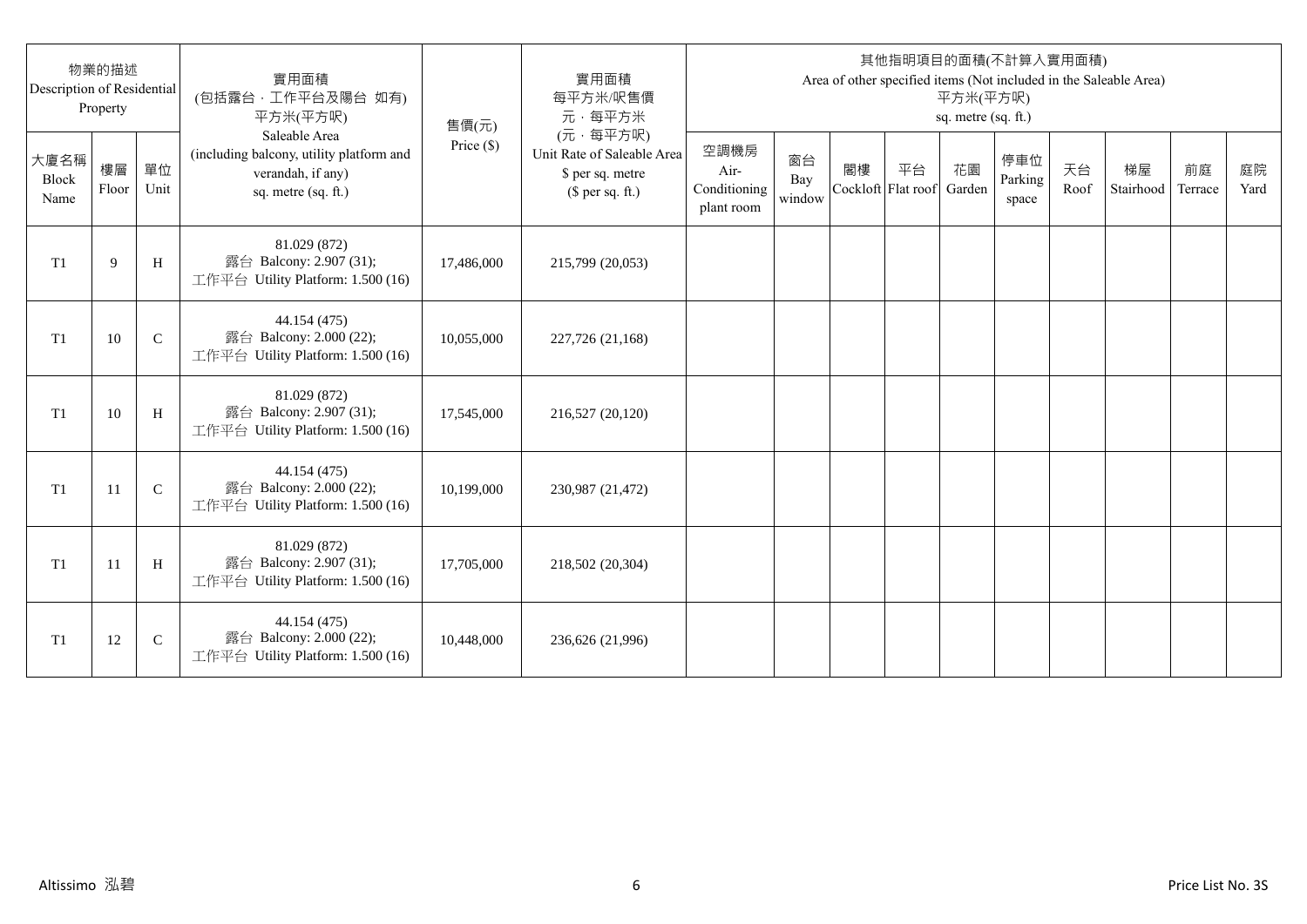| Description of Residential | 物業的描述<br>Property |               | 實用面積<br>(包括露台,工作平台及陽台 如有)<br>平方米(平方呎)                                                                 | 售價(元)      | 實用面積<br>每平方米/呎售價<br>元·每平方米                                                     |                                            |                     |    |                          | 平方米(平方呎)<br>sq. metre (sq. ft.) | 其他指明項目的面積(不計算入實用面積)     |            | Area of other specified items (Not included in the Saleable Area) |               |            |
|----------------------------|-------------------|---------------|-------------------------------------------------------------------------------------------------------|------------|--------------------------------------------------------------------------------|--------------------------------------------|---------------------|----|--------------------------|---------------------------------|-------------------------|------------|-------------------------------------------------------------------|---------------|------------|
| 大廈名稱<br>Block<br>Name      | 樓層<br>Floor       | 單位<br>Unit    | Saleable Area<br>(including balcony, utility platform and<br>verandah, if any)<br>sq. metre (sq. ft.) | Price (\$) | (元·每平方呎)<br>Unit Rate of Saleable Area<br>\$ per sq. metre<br>$$$ per sq. ft.) | 空調機房<br>Air-<br>Conditioning<br>plant room | 窗台<br>Bay<br>window | 閣樓 | 平台<br>Cockloft Flat roof | 花園<br>Garden                    | 停車位<br>Parking<br>space | 天台<br>Roof | 梯屋<br>Stairhood                                                   | 前庭<br>Terrace | 庭院<br>Yard |
| T1                         | 12                | H             | 81.029 (872)<br>露台 Balcony: 2.907 (31);<br>工作平台 Utility Platform: 1.500 (16)                          | 17,956,000 | 221,600 (20,592)                                                               |                                            |                     |    |                          |                                 |                         |            |                                                                   |               |            |
| T1                         | 15                | $\mathcal{C}$ | 44.154 (475)<br>露台 Balcony: 2.000 (22);<br>工作平台 Utility Platform: 1.500 (16)                          | 10,644,000 | 241,065 (22,408)                                                               |                                            |                     |    |                          |                                 |                         |            |                                                                   |               |            |
| T1                         | 15                | H             | 81.029 (872)<br>露台 Balcony: 2.907 (31);<br>工作平台 Utility Platform: 1.500 (16)                          | 18,293,000 | 225,759 (20,978)                                                               |                                            |                     |    |                          |                                 |                         |            |                                                                   |               |            |
| T <sub>2</sub>             | 3                 | A             | 81.620 (879)<br>露台 Balcony: 2.931 (32);<br>工作平台 Utility Platform: 1.500 (16)                          | 16,089,000 | 197, 121 (18, 304)                                                             |                                            |                     |    |                          |                                 |                         |            |                                                                   |               |            |
| T <sub>2</sub>             | 5                 | A             | 81.620 (879)<br>露台 Balcony: 2.931 (32);<br>工作平台 Utility Platform: 1.500 (16)                          | 16,293,000 | 199,620 (18,536)                                                               |                                            |                     |    |                          |                                 |                         |            |                                                                   |               |            |
| T <sub>3</sub>             |                   | A             | 76.972 (829)<br>露台 Balcony: 2.770 (30);<br>工作平台 Utility Platform: 1.500 (16)                          | 15,754,000 | 204,672 (19,004)                                                               |                                            |                     |    |                          |                                 |                         |            |                                                                   |               |            |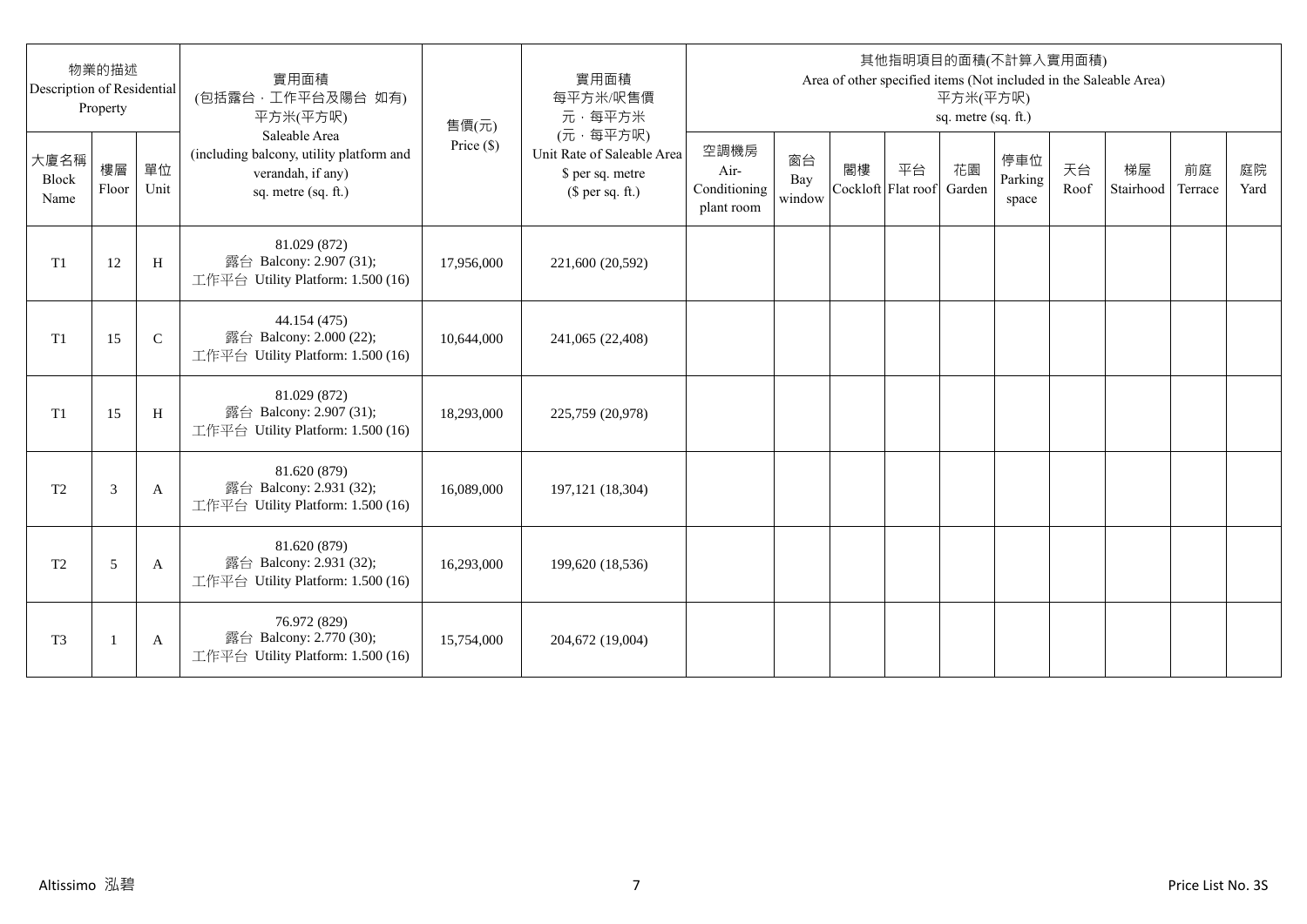| Description of Residential | 物業的描述<br>Property |              | 實用面積<br>(包括露台,工作平台及陽台 如有)<br>平方米(平方呎)                                                                 | 售價(元)      | 實用面積<br>每平方米/呎售價<br>元·每平方米                                                     |                                            |                     |                          |               | 平方米(平方呎)<br>sq. metre (sq. ft.) | 其他指明項目的面積(不計算入實用面積)     |            | Area of other specified items (Not included in the Saleable Area) |               |            |
|----------------------------|-------------------|--------------|-------------------------------------------------------------------------------------------------------|------------|--------------------------------------------------------------------------------|--------------------------------------------|---------------------|--------------------------|---------------|---------------------------------|-------------------------|------------|-------------------------------------------------------------------|---------------|------------|
| 大廈名稱<br>Block<br>Name      | 樓層<br>Floor       | 單位<br>Unit   | Saleable Area<br>(including balcony, utility platform and<br>verandah, if any)<br>sq. metre (sq. ft.) | Price (\$) | (元·每平方呎)<br>Unit Rate of Saleable Area<br>\$ per sq. metre<br>$$$ per sq. ft.) | 空調機房<br>Air-<br>Conditioning<br>plant room | 窗台<br>Bay<br>window | 閣樓<br>Cockloft Flat roof | 平台            | 花園<br>Garden                    | 停車位<br>Parking<br>space | 天台<br>Roof | 梯屋<br>Stairhood                                                   | 前庭<br>Terrace | 庭院<br>Yard |
| T <sub>3</sub>             | $\mathbf{1}$      | $\mathsf{C}$ | 81.348 (876)<br>露台 Balcony: 2.898 (31);<br>工作平台 Utility Platform: 1.500 (16)                          | 15,757,000 | 193,699 (17,987)                                                               |                                            |                     |                          | 4.411<br>(47) |                                 |                         |            |                                                                   |               |            |
| T <sub>3</sub>             | $\overline{c}$    | A            | 76.972 (829)<br>露台 Balcony: 2.770 (30);<br>工作平台 Utility Platform: 1.500 (16)                          | 15,785,000 | 205,075 (19,041)                                                               |                                            |                     |                          |               |                                 |                         |            |                                                                   |               |            |
| T <sub>3</sub>             | $\overline{c}$    | $\mathsf{C}$ | 81.348 (876)<br>露台 Balcony: 2.898 (31);<br>工作平台 Utility Platform: 1.500 (16)                          | 15,788,000 | 194,080 (18,023)                                                               |                                            |                     |                          |               |                                 |                         |            |                                                                   |               |            |
| T <sub>3</sub>             | 3                 | $\mathsf{C}$ | 81.348 (876)<br>露台 Balcony: 2.898 (31);<br>工作平台 Utility Platform: 1.500 (16)                          | 15,990,000 | 196,563 (18,253)                                                               |                                            |                     |                          |               |                                 |                         |            |                                                                   |               |            |
| T <sub>3</sub>             | 5                 | $\mathsf{C}$ | 81.348 (876)<br>露台 Balcony: 2.898 (31);<br>工作平台 Utility Platform: 1.500 (16)                          | 16,295,000 | 200,312 (18,602)                                                               |                                            |                     |                          |               |                                 |                         |            |                                                                   |               |            |
| T <sub>3</sub>             | 6                 | $\mathsf{C}$ | 81.348 (876)<br>露台 Balcony: 2.898 (31);<br>工作平台 Utility Platform: 1.500 (16)                          | 16,631,000 | 204,443 (18,985)                                                               |                                            |                     |                          |               |                                 |                         |            |                                                                   |               |            |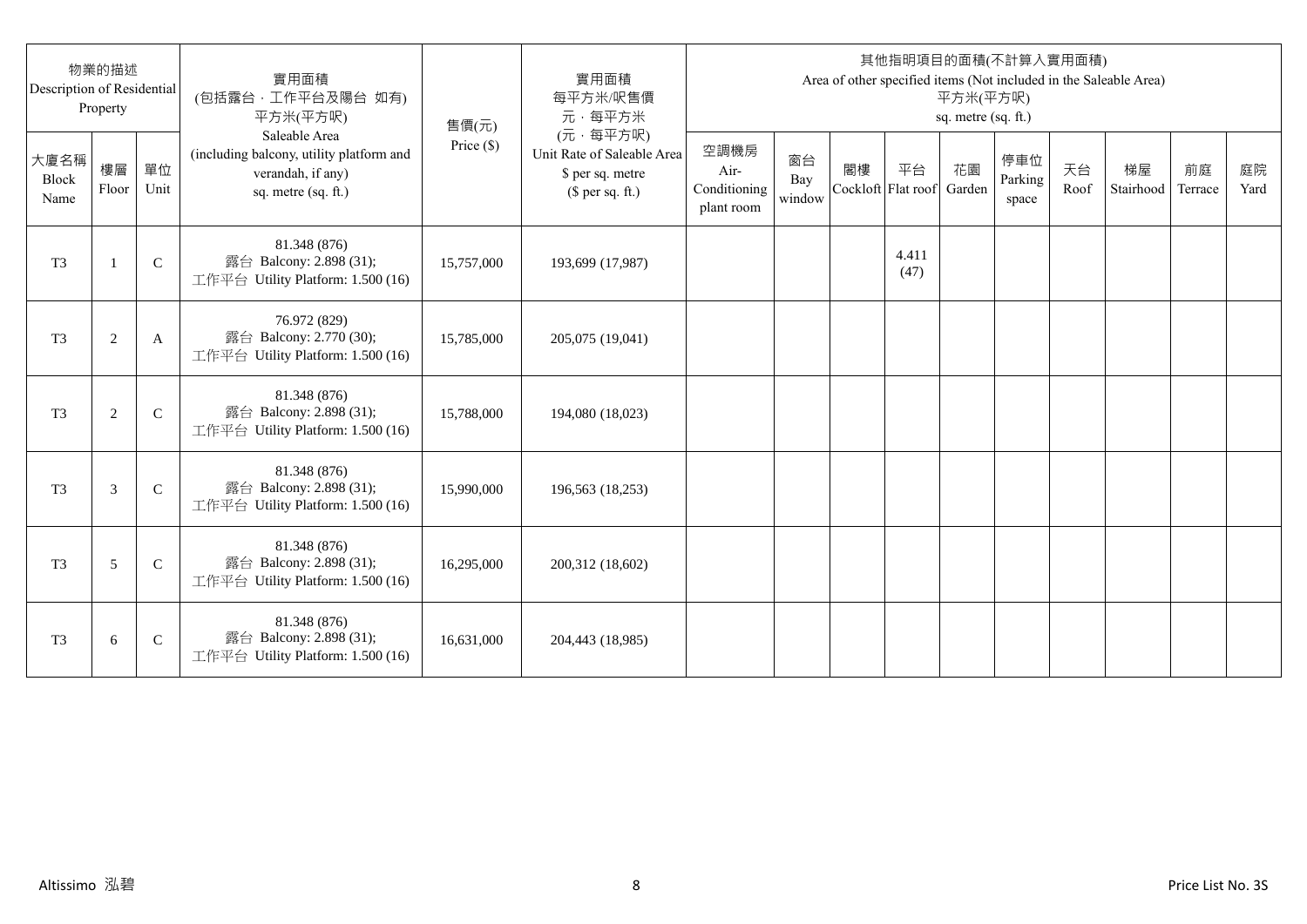| Description of Residential | 物業的描述<br>Property |              | 實用面積<br>(包括露台,工作平台及陽台 如有)<br>平方米(平方呎)                                                                 | 售價(元)        | 實用面積<br>每平方米/呎售價<br>元·每平方米                                                     |                                            |                     |                          |    | 平方米(平方呎)<br>sq. metre (sq. ft.) | 其他指明項目的面積(不計算入實用面積)     |            | Area of other specified items (Not included in the Saleable Area) |               |            |
|----------------------------|-------------------|--------------|-------------------------------------------------------------------------------------------------------|--------------|--------------------------------------------------------------------------------|--------------------------------------------|---------------------|--------------------------|----|---------------------------------|-------------------------|------------|-------------------------------------------------------------------|---------------|------------|
| 大廈名稱<br>Block<br>Name      | 樓層<br>Floor       | 單位<br>Unit   | Saleable Area<br>(including balcony, utility platform and<br>verandah, if any)<br>sq. metre (sq. ft.) | Price $(\$)$ | (元·每平方呎)<br>Unit Rate of Saleable Area<br>\$ per sq. metre<br>$$$ per sq. ft.) | 空調機房<br>Air-<br>Conditioning<br>plant room | 窗台<br>Bay<br>window | 閣樓<br>Cockloft Flat roof | 平台 | 花園<br>Garden                    | 停車位<br>Parking<br>space | 天台<br>Roof | 梯屋<br>Stairhood                                                   | 前庭<br>Terrace | 庭院<br>Yard |
| T <sub>3</sub>             | $\overline{7}$    | $\mathsf{C}$ | 81.348 (876)<br>露台 Balcony: 2.898 (31);<br>工作平台 Utility Platform: 1.500 (16)                          | 17,554,000   | 215,789 (20,039)                                                               |                                            |                     |                          |    |                                 |                         |            |                                                                   |               |            |
| T <sub>5</sub>             | -1                | A            | 79.371 (854)<br>露台 Balcony: 2.851 (31);<br>工作平台 Utility Platform: 1.500 (16)                          | 14,591,000   | 183,833 (17,085)                                                               |                                            |                     |                          |    |                                 |                         |            |                                                                   |               |            |
| H17-H18                    | $\mathbf{1}$      | $H17-B$      | 25.446 (274)<br>露台 Balcony: 2.000 (22);<br>工作平台 Utility Platform: 0.000 (0)                           | 6,565,000    | 257,997 (23,960)                                                               |                                            |                     |                          |    |                                 |                         |            |                                                                   |               |            |
| H17-H18                    | 2                 | $H17-A$      | 45.396 (489)<br>露台 Balcony: 2.000 (22);<br>工作平台 Utility Platform: 0.000 (0)                           | 9,785,000    | 215,548 (20,010)                                                               |                                            |                     |                          |    |                                 |                         |            |                                                                   |               |            |
| H17-H18                    | 2                 | $H17-B$      | 25.446 (274)<br>露台 Balcony: 2.000 (22);<br>工作平台 Utility Platform: 0.000 (0)                           | 6,635,000    | 260,748 (24,215)                                                               |                                            |                     |                          |    |                                 |                         |            |                                                                   |               |            |
| H17-H18                    | 3                 | $H17-A$      | 45.396 (489)<br>露台 Balcony: 2.000 (22);<br>工作平台 Utility Platform: 0.000 (0)                           | 9,805,000    | 215,988 (20,051)                                                               |                                            |                     |                          |    |                                 |                         |            |                                                                   |               |            |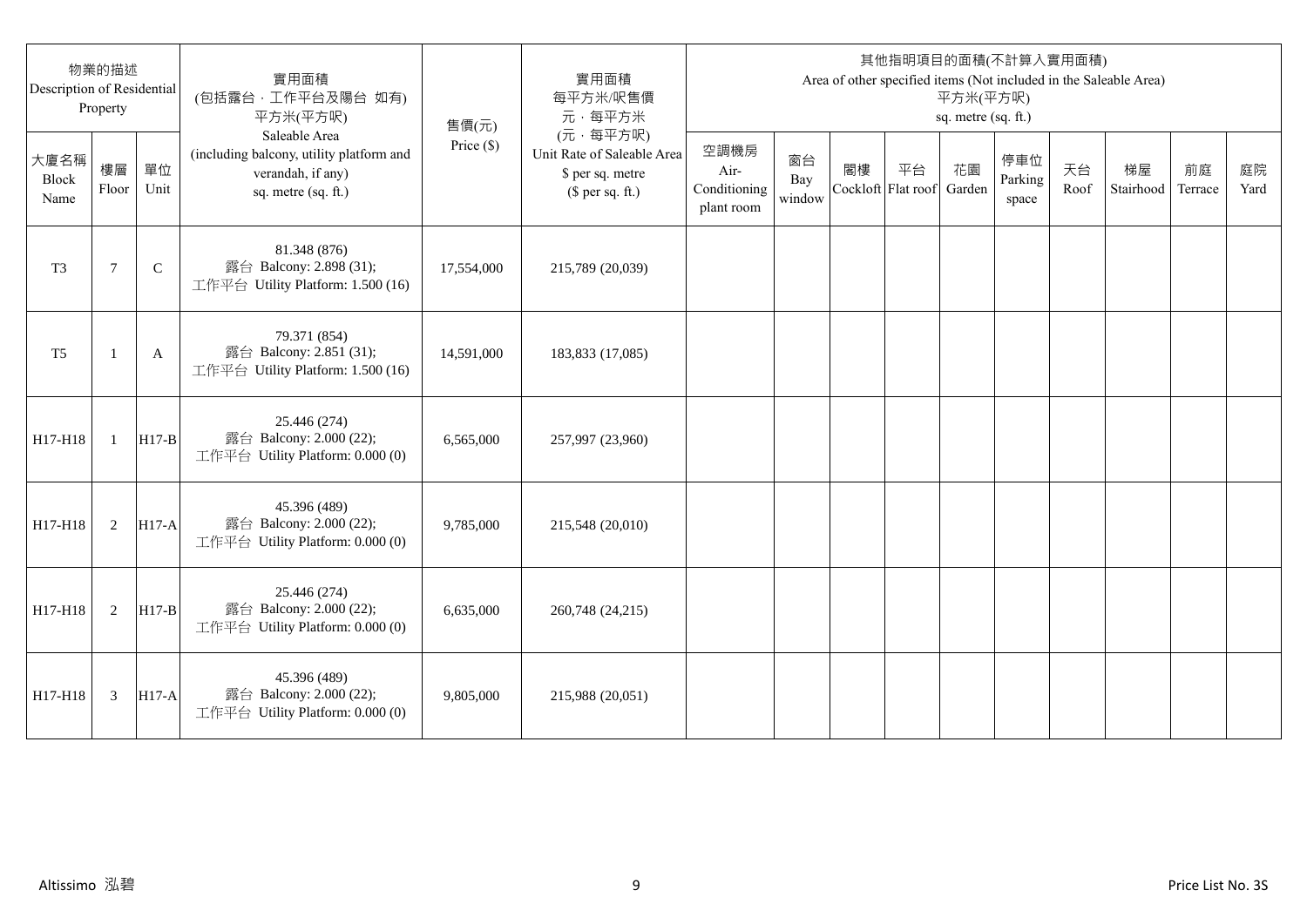| Description of Residential | 物業的描述<br>Property |            | 實用面積<br>(包括露台,工作平台及陽台 如有)<br>平方米(平方呎)                                                                 | 售價(元)        | 實用面積<br>每平方米/呎售價<br>元·每平方米                                                     |                                            |                     |                          |    | 平方米(平方呎)<br>sq. metre (sq. ft.) | 其他指明項目的面積(不計算入實用面積)     |            | Area of other specified items (Not included in the Saleable Area) |               |            |
|----------------------------|-------------------|------------|-------------------------------------------------------------------------------------------------------|--------------|--------------------------------------------------------------------------------|--------------------------------------------|---------------------|--------------------------|----|---------------------------------|-------------------------|------------|-------------------------------------------------------------------|---------------|------------|
| 大廈名稱<br>Block<br>Name      | 樓層<br>Floor       | 單位<br>Unit | Saleable Area<br>(including balcony, utility platform and<br>verandah, if any)<br>sq. metre (sq. ft.) | Price $(\$)$ | (元·每平方呎)<br>Unit Rate of Saleable Area<br>\$ per sq. metre<br>$$$ per sq. ft.) | 空調機房<br>Air-<br>Conditioning<br>plant room | 窗台<br>Bay<br>window | 閣樓<br>Cockloft Flat roof | 平台 | 花園<br>Garden                    | 停車位<br>Parking<br>space | 天台<br>Roof | 梯屋<br>Stairhood                                                   | 前庭<br>Terrace | 庭院<br>Yard |
| H17-H18                    | $\mathfrak{Z}$    | $H17-B$    | 25.446 (274)<br>露台 Balcony: 2.000 (22);<br>工作平台 Utility Platform: 0.000 (0)                           | 6,704,000    | 263,460 (24,467)                                                               |                                            |                     |                          |    |                                 |                         |            |                                                                   |               |            |
| H17-H18                    | $\mathbf{1}$      | $H18-B$    | 25.159 (271)<br>露台 Balcony: 2.000 (22);<br>工作平台 Utility Platform: 0.000 (0)                           | 6,497,000    | 258,238 (23,974)                                                               |                                            |                     |                          |    |                                 |                         |            |                                                                   |               |            |
| H17-H18                    | 2                 | H18-A      | 43.710 (470)<br>露台 Balcony: 2.000 (22);<br>工作平台 Utility Platform: 0.000 (0)                           | 9.406.000    | 215,191 (20,013)                                                               |                                            |                     |                          |    |                                 |                         |            |                                                                   |               |            |
| H17-H18                    | 2                 | $H18-B$    | 25.159 (271)<br>露台 Balcony: 2.000 (22);<br>工作平台 Utility Platform: 0.000 (0)                           | 6,565,000    | 260,940 (24,225)                                                               |                                            |                     |                          |    |                                 |                         |            |                                                                   |               |            |
| H17-H18                    | 3                 | $H18-A$    | 43.710 (470)<br>露台 Balcony: 2.000 (22);<br>工作平台 Utility Platform: 0.000 (0)                           | 9,423,000    | 215,580 (20,049)                                                               |                                            |                     |                          |    |                                 |                         |            |                                                                   |               |            |
| H17-H18                    | 3                 | $H18-B$    | 25.159 (271)<br>露台 Balcony: 2.000 (22);<br>工作平台 Utility Platform: 0.000 (0)                           | 6,636,000    | 263,762 (24,487)                                                               |                                            |                     |                          |    |                                 |                         |            |                                                                   |               |            |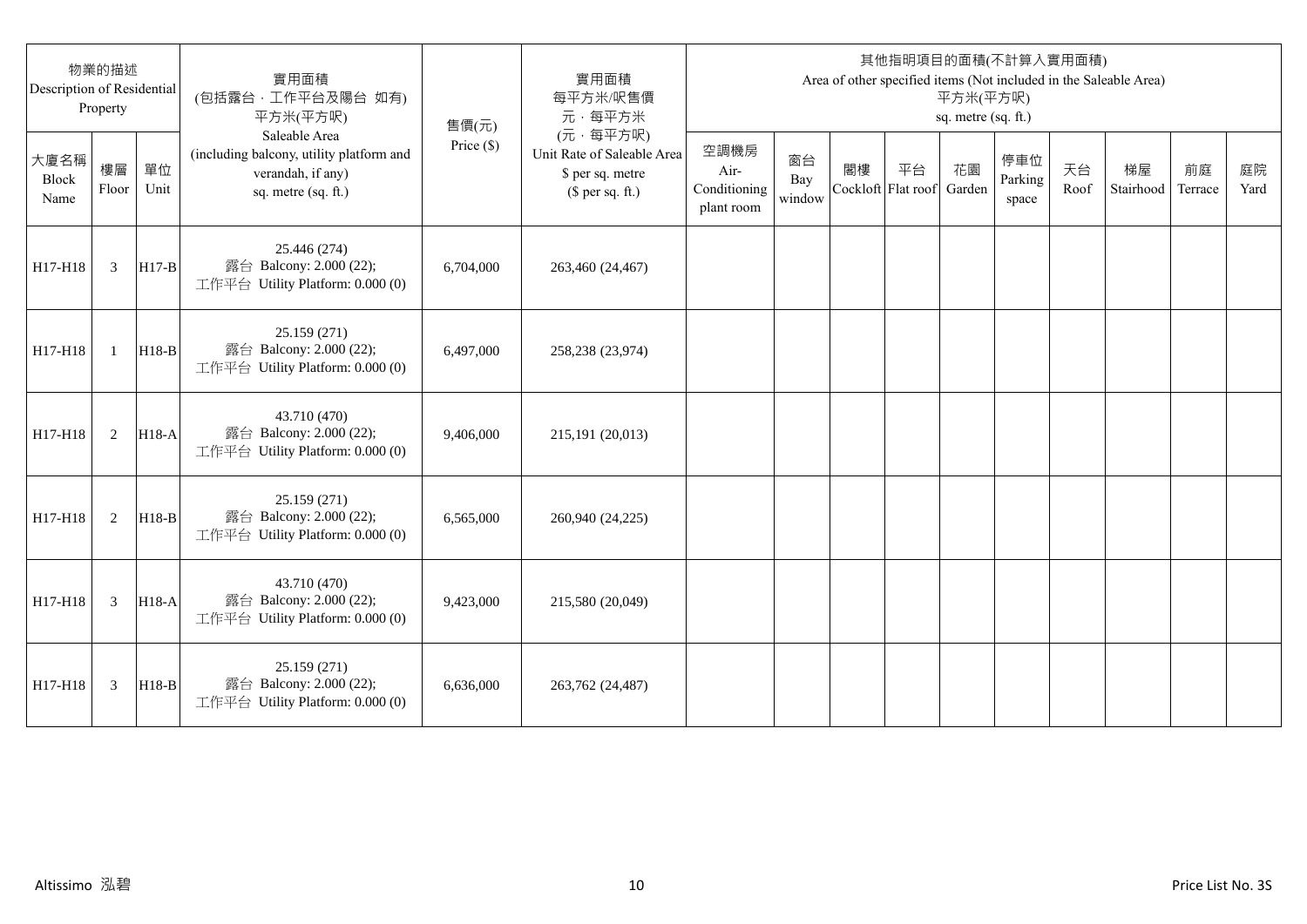| 物業的描述<br>Description of Residential<br>Property |              |            | 實用面積<br>(包括露台,工作平台及陽台 如有)<br>平方米(平方呎)                                                                 | 售價(元)      | 實用面積<br>每平方米/呎售價<br>元·每平方米                                                     | 其他指明項目的面積(不計算入實用面積)<br>Area of other specified items (Not included in the Saleable Area)<br>平方米(平方呎)<br>sq. metre (sq. ft.) |                     |                          |    |              |                         |            |                 |               |            |  |
|-------------------------------------------------|--------------|------------|-------------------------------------------------------------------------------------------------------|------------|--------------------------------------------------------------------------------|-----------------------------------------------------------------------------------------------------------------------------|---------------------|--------------------------|----|--------------|-------------------------|------------|-----------------|---------------|------------|--|
| 大廈名稱<br>Block<br>Name                           | 樓層<br>Floor  | 單位<br>Unit | Saleable Area<br>(including balcony, utility platform and<br>verandah, if any)<br>sq. metre (sq. ft.) | Price (\$) | (元·每平方呎)<br>Unit Rate of Saleable Area<br>\$ per sq. metre<br>$$$ per sq. ft.) | 空調機房<br>Air-<br>Conditioning<br>plant room                                                                                  | 窗台<br>Bay<br>window | 閣樓<br>Cockloft Flat roof | 平台 | 花園<br>Garden | 停車位<br>Parking<br>space | 天台<br>Roof | 梯屋<br>Stairhood | 前庭<br>Terrace | 庭院<br>Yard |  |
| H19-H20                                         | $\mathbf{1}$ | $H19-B$    | 25.202 (271)<br>露台 Balcony: 2.000 (22);<br>工作平台 Utility Platform: 0.000 (0)                           | 6,497,000  | 257,797 (23,974)                                                               |                                                                                                                             |                     |                          |    |              |                         |            |                 |               |            |  |
| H19-H20                                         | 2            | $H19-A$    | 45.052 (485)<br>露台 Balcony: 2.000 (22);<br>工作平台 Utility Platform: 0.000 (0)                           | 9,705,000  | 215,418 (20,010)                                                               |                                                                                                                             |                     |                          |    |              |                         |            |                 |               |            |  |
| H19-H20                                         | 2            | $H19-B$    | 25.202 (271)<br>露台 Balcony: 2.000 (22);<br>工作平台 Utility Platform: 0.000 (0)                           | 6,565,000  | 260,495 (24,225)                                                               |                                                                                                                             |                     |                          |    |              |                         |            |                 |               |            |  |
| H19-H20                                         | 3            | $H19-A$    | 45.052 (485)<br>露台 Balcony: 2.000 (22);<br>工作平台 Utility Platform: 0.000 (0)                           | 9,724,000  | 215,839 (20,049)                                                               |                                                                                                                             |                     |                          |    |              |                         |            |                 |               |            |  |
| H19-H20                                         | 3            | $H19-B$    | 25.202 (271)<br>露台 Balcony: 2.000 (22);<br>工作平台 Utility Platform: 0.000 (0)                           | 6,636,000  | 263,312 (24,487)                                                               |                                                                                                                             |                     |                          |    |              |                         |            |                 |               |            |  |
| H19-H20                                         | 1            | $H20-B$    | 25.458 (274)<br>露台 Balcony: 2.000 (22);<br>工作平台 Utility Platform: 0.000 (0)                           | 6,565,000  | 257,876 (23,960)                                                               |                                                                                                                             |                     |                          |    |              |                         |            |                 |               |            |  |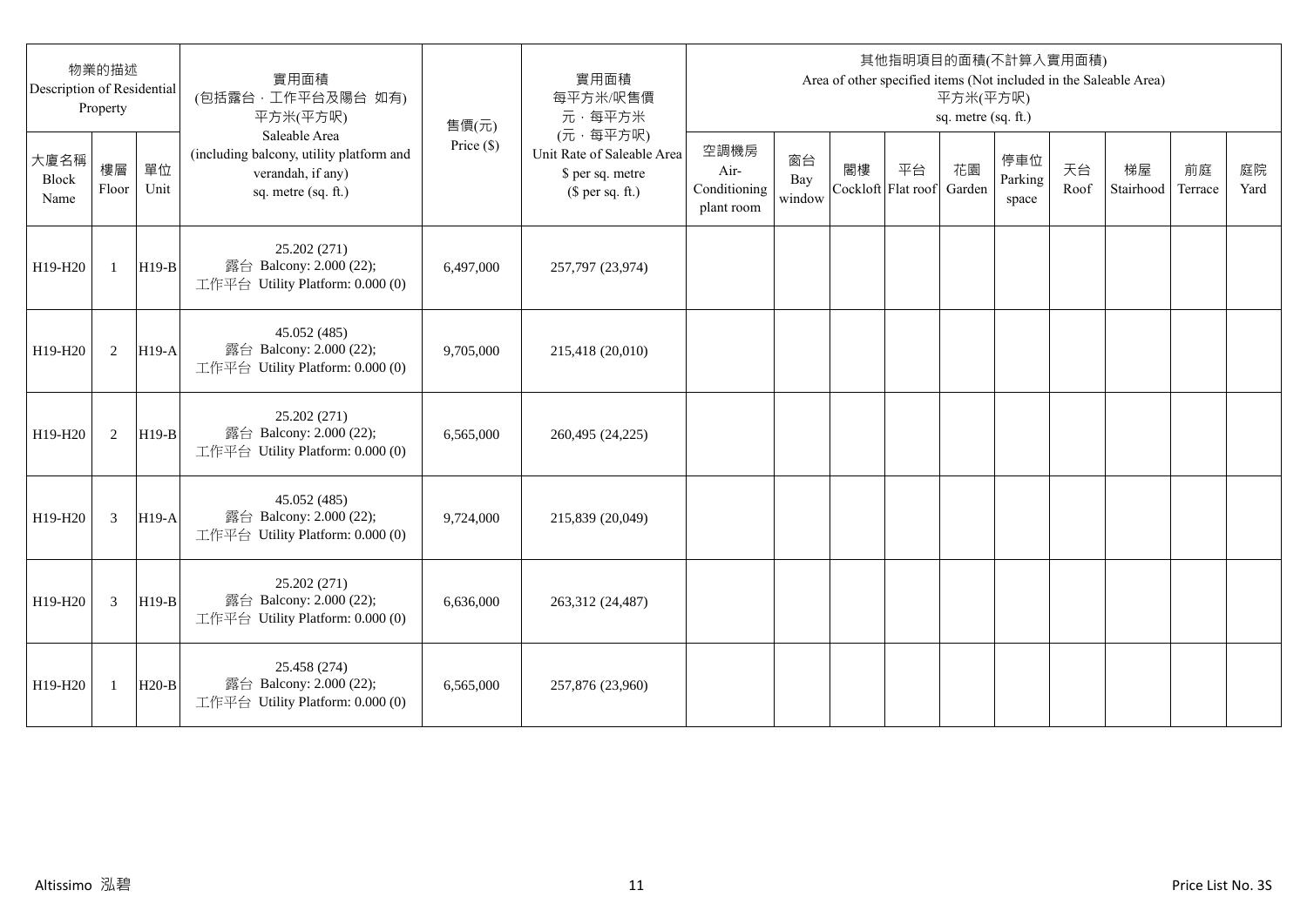| 物業的描述<br>Description of Residential<br>Property |                |            | 實用面積<br>(包括露台,工作平台及陽台 如有)<br>平方米(平方呎)                                                                 | 售價(元)        | 實用面積<br>每平方米/呎售價<br>元·每平方米                                                     | 其他指明項目的面積(不計算入實用面積)<br>Area of other specified items (Not included in the Saleable Area)<br>平方米(平方呎)<br>sq. metre (sq. ft.) |                     |                          |    |              |                         |            |                 |               |            |  |
|-------------------------------------------------|----------------|------------|-------------------------------------------------------------------------------------------------------|--------------|--------------------------------------------------------------------------------|-----------------------------------------------------------------------------------------------------------------------------|---------------------|--------------------------|----|--------------|-------------------------|------------|-----------------|---------------|------------|--|
| 大廈名稱<br>Block<br>Name                           | 樓層<br>Floor    | 單位<br>Unit | Saleable Area<br>(including balcony, utility platform and<br>verandah, if any)<br>sq. metre (sq. ft.) | Price $(\$)$ | (元·每平方呎)<br>Unit Rate of Saleable Area<br>\$ per sq. metre<br>$$$ per sq. ft.) | 空調機房<br>Air-<br>Conditioning<br>plant room                                                                                  | 窗台<br>Bay<br>window | 閣樓<br>Cockloft Flat roof | 平台 | 花園<br>Garden | 停車位<br>Parking<br>space | 天台<br>Roof | 梯屋<br>Stairhood | 前庭<br>Terrace | 庭院<br>Yard |  |
| H19-H20                                         | 2              | $H20-A$    | 44.290 (477)<br>露台 Balcony: 2.000 (22);<br>工作平台 Utility Platform: 0.000 (0)                           | 9,545,000    | 215,511 (20,010)                                                               |                                                                                                                             |                     |                          |    |              |                         |            |                 |               |            |  |
| H19-H20                                         | 2              | $H20-B$    | 25.458 (274)<br>露台 Balcony: 2.000 (22);<br>工作平台 Utility Platform: 0.000 (0)                           | 6,635,000    | 260,625 (24,215)                                                               |                                                                                                                             |                     |                          |    |              |                         |            |                 |               |            |  |
| H19-H20                                         | 3              | $H20-A$    | 44.290 (477)<br>露台 Balcony: 2.000 (22);<br>工作平台 Utility Platform: 0.000 (0)                           | 9,564,000    | 215,940 (20,050)                                                               |                                                                                                                             |                     |                          |    |              |                         |            |                 |               |            |  |
| H19-H20                                         | $\overline{3}$ | $H20-B$    | 25.458 (274)<br>露台 Balcony: 2.000 (22);<br>工作平台 Utility Platform: 0.000 (0)                           | 6,704,000    | 263,336 (24,467)                                                               |                                                                                                                             |                     |                          |    |              |                         |            |                 |               |            |  |
| H21                                             | -1             | $H21-B$    | 26.683 (287)<br>露台 Balcony: 2.000 (22);<br>工作平台 Utility Platform: 0.000 (0)                           | 6,761,000    | 253,382 (23,557)                                                               |                                                                                                                             |                     |                          |    |              |                         |            |                 |               |            |  |
| H21                                             | $\overline{2}$ | $H21-A$    | 53.753 (579)<br>露台 Balcony: 2.000 (22);<br>工作平台 Utility Platform: 0.000 (0)                           | 11,816,000   | 219,820 (20,408)                                                               |                                                                                                                             |                     |                          |    |              |                         |            |                 |               |            |  |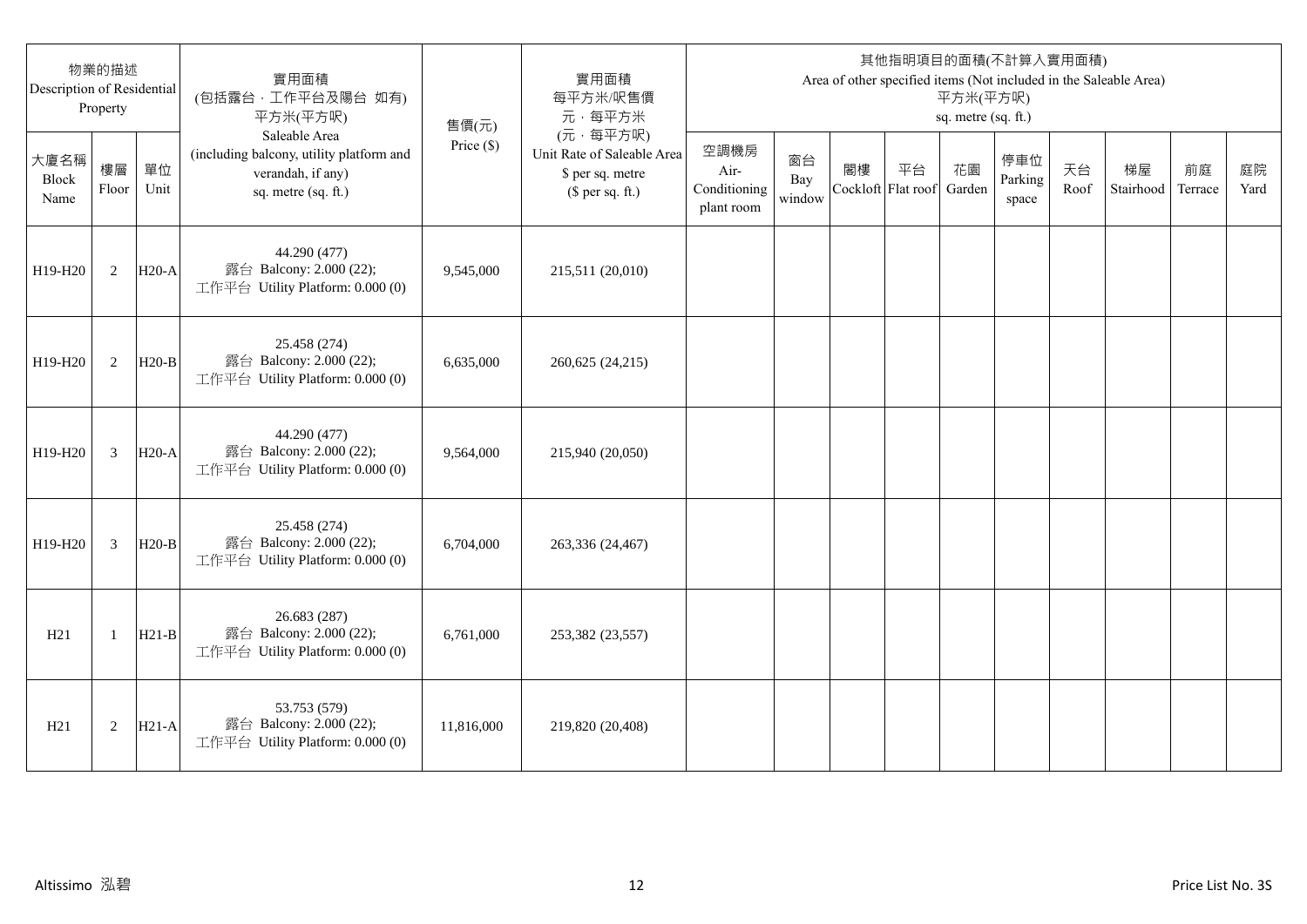| 物業的描述<br>Description of Residential<br>Property |             |            | 實用面積<br>(包括露台·工作平台及陽台 如有)<br>平方米(平方呎)                                                                 | 售價(元)        | 實用面積<br>每平方米/呎售價<br>元·每平方米                                                     | 其他指明項目的面積(不計算入實用面積)<br>Area of other specified items (Not included in the Saleable Area)<br>平方米(平方呎)<br>sq. metre (sq. ft.) |                     |    |                                 |    |                         |            |                 |               |            |
|-------------------------------------------------|-------------|------------|-------------------------------------------------------------------------------------------------------|--------------|--------------------------------------------------------------------------------|-----------------------------------------------------------------------------------------------------------------------------|---------------------|----|---------------------------------|----|-------------------------|------------|-----------------|---------------|------------|
| 大廈名稱<br>Block<br>Name                           | 樓層<br>Floor | 單位<br>Unit | Saleable Area<br>(including balcony, utility platform and<br>verandah, if any)<br>sq. metre (sq. ft.) | Price $(\$)$ | (元·每平方呎)<br>Unit Rate of Saleable Area<br>\$ per sq. metre<br>$$$ per sq. ft.) | 空調機房<br>Air-<br>Conditioning<br>plant room                                                                                  | 窗台<br>Bay<br>window | 閣樓 | 平台<br>Cockloft Flat roof Garden | 花園 | 停車位<br>Parking<br>space | 天台<br>Roof | 梯屋<br>Stairhood | 前庭<br>Terrace | 庭院<br>Yard |
| H21                                             | 2           | $H21-B$    | 26.683 (287)<br>露台 Balcony: 2.000 (22);<br>工作平台 Utility Platform: $0.000(0)$                          | 6,775,000    | 253,907 (23,606)                                                               |                                                                                                                             |                     |    |                                 |    |                         |            |                 |               |            |
| H21                                             | 3           | $H21-A$    | 53.753 (579)<br>露台 Balcony: 2.000 (22);<br>工作平台 Utility Platform: $0.000(0)$                          | 11,840,000   | 220,267 (20,449)                                                               |                                                                                                                             |                     |    |                                 |    |                         |            |                 |               |            |
| H21                                             | 3           | $H21-B$    | 26.683 (287)<br>露台 Balcony: 2.000 (22);<br>工作平台 Utility Platform: $0.000(0)$                          | 6,811,000    | 255,256 (23,732)                                                               |                                                                                                                             |                     |    |                                 |    |                         |            |                 |               |            |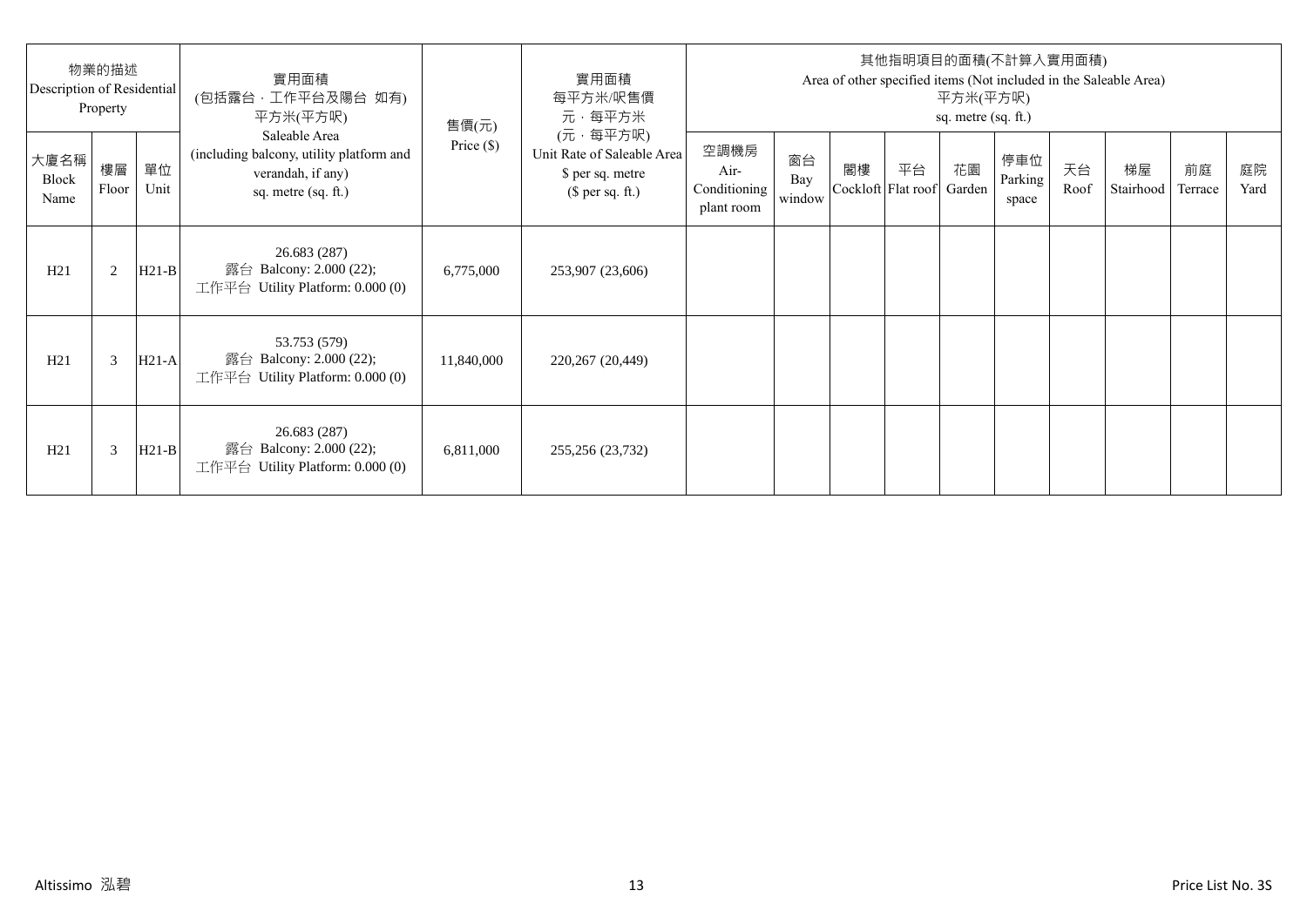## **第三部份:其他資料 Part 3: Other Information**

#### (1) 準買家應參閱發展項目的售樓說明書,以了解該項目的資料。 Prospective purchasers are advised to refer to the sales brochure for the development for information on the development.

#### $(2)$  根據《一手住宅物業銷售條例》第 52(1)條及第 53(2)及(3)條,

According to sections 52(1) and 53(2) and (3) of the Residential Properties (First-hand Sales) Ordinance, –

#### 第 52(1) 條 / Section 52(1)

在某人就指明住宅物業與擁有人訂立臨時買賣合約時,該人須向擁有人支付售價的 5%的臨時訂金。

A preliminary deposit of 5% of the purchase price is payable by a person to the owner on entering into a preliminary agreement for sale and purchase in respect of the specified residential property with the owner.

#### 第 53(2) 條 / Section 53(2)

如某人於某日期訂立臨時買賣合約,並於該日期後的 5 個工作日內,就有關住宅物業簽立買賣合約,則擁有人必須在該日期後的 8 個工作日內,簽立該買賣合約。 If a person executes an agreement for sale and purchase in respect of the residential property within 5 working days after the date on which the person enters into the preliminary agreement for sale and purchase, the owner must execute the agreement for sale and purchase within 8 working days after that date.

## 第 53(3) 條 / Section 53(3)

如某人於某日期訂立臨時買賣合約時,但沒有於該日期後的 5 個工作日內,就有關住宅物業簽立買賣合約,則 – (i)該臨時合約即告終止;(ji)有關的臨時訂金即予沒收;及 (iii)擁有人

## 不得就該人沒有簽立買賣合約而針對該人提出進一步申索。

If a person does not execute an agreement for sale and purchase in respect of the residential property within 5 working days after the date on which the person enters into the preliminary agreement for sale and purchase-

(i) the preliminary agreement is terminated; (ii) the preliminary deposit is forfeited; and (iii) the owner does not have any further claim against the person for the failure.

## (3) 實用面積及屬該住宅物業其他指明項目的面積是按《一手住宅物業銷售條例》第 8 條及附表二第 2 部的計算得出的。

The saleable area and area of other specified items of the residential property are calculated in accordance with section 8 and Part 2 of Schedule 2 to the Residential Properties(First-hand Sales) Ordinance.

#### (4)(i) 註:在第(4)段 中: 「售價」指本價單第二部份中所列之住宅物業的售價,而「成交金額」指將於臨時合約中訂明的住宅物業的實際售價。因應不同支付條款及/或折扣按售價 計算得出之價目,皆以進位到最接近的千位數作為成交金額。

- (b) 「工作日」按《一手住宅物業銷售條例》第 2(1)條所定義。
- (c) 「臨時合約」指臨時買賣合約。
- Note: In (d) 「正式合約」指正式買賣合約。

paragraph (4): (a) "price" means the price of the residential property set out in Part 2 of this price list, and "transaction price" means the actual price of the residential property to be set out in PASP. The price obtained after applying the relevant terms of payment and/or applicable discount(s) on the price will be rounded up to the nearest thousand to determine the transaction price.

- (b) "working day" shall be as defined in section 2(1) of the Residential Properties (First-hand Sales) Ordinance.
- $(c)$ "PASP" means the Preliminary Agreement for Sale and Purchase.
- $(d)$ "ASP" means the Agreement for Sale and Purchase.

於簽署臨時合約時,買方須繳付相等於成交金額的 5%作為臨時訂金,請帶備港幣\$100,000 銀行本票以支付部份臨時訂金,抬頭請寫「的近律師行」或"Deacons"。請另備支票以 繳付臨時訂金之餘額。

The purchasers shall pay the preliminary deposit equivalent to 5% of the transaction price upon signing of the PASP. Please bring along a cashiers' order of HK\$100,000 made payable to "Deacons" for payment of part of the preliminary deposit. Please also bring along a cheque for payment of the balance of the preliminary deposit.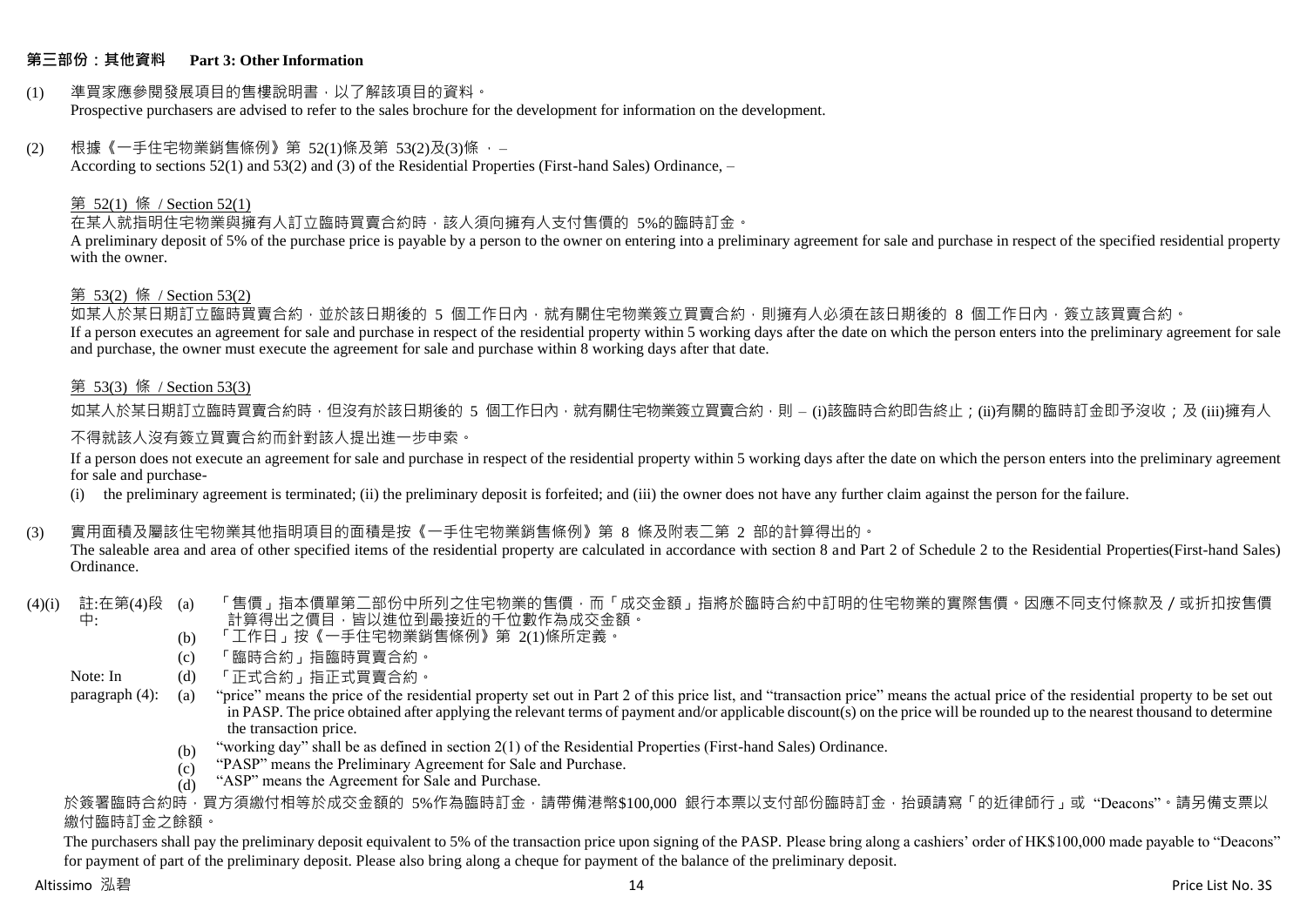# **支付條款 Terms of Payment**

- (A) (並無此編號之支付條款)( No Terms of Payment of such numbering)
- (A1) (並無此編號之支付條款)( No Terms of Payment of such numbering)
- (A2) (並無此編號之支付條款)( No Terms of Payment of such numbering)
- (A3) (並無此編號之支付條款)( No Terms of Payment of such numbering)
- (A4) (並無此編號之支付條款)( No Terms of Payment of such numbering)
- (A5) 120 天現金付款計劃 120-day Cash Payment Plan (照售價減 5%) (5% discount from the price)
	- (1) 買方須於簽署臨時合約時繳付相等於成交金額 5% 作為臨時訂金。買方須於簽署臨時合約後 5 個工作日內簽署正式合約。 The purchaser shall pay the preliminary deposit equivalent to 5% of the transaction price upon signing of the PASP. The ASP shall be signed by the purchaser within 5 working days after signing of the PASP.
	- (2) 買方簽署臨時合約後 30 天內再付成交金額 5% 作為加付訂金。 A further 5% of the transaction price being further deposit shall be paid by the purchaser within 30 days after signing of the PASP.
	- (3) 成交金額 90% 即成交金額餘款於買方簽署臨時合約後 120 天內由買方付清。 90% of the transaction price being balance of the transaction price shall be paid by the purchaser within 120 days after signing of the PASP.
- (A6) 180 天輕鬆現金付款計劃 180-day Relax Cash Payment Plan (照售價減 3%) (3% discount from the price)
	- (1) 買方須於簽署臨時合約時繳付相等於成交金額 5% 作為臨時訂金。買方須於簽署臨時合約後 5 個工作日內簽署正式合約。 The purchaser shall pay the preliminary deposit equivalent to 5% of the transaction price upon signing of the PASP. The ASP shall be signed by the purchaser within 5 working days after signing of the PASP.
	- (2) 買方簽署臨時合約後 30 天內再付成交金額 5% 作為加付訂金。 A further 5% of the transaction price being further deposit shall be paid by the purchaser within 30 days after signing of the PASP.
	- (3) 成交金額 90% 即成交金額餘款於買方簽署臨時合約後 180 天內由買方付清。 90% of the transaction price being balance of the transaction price shall be paid by the purchaser within 180 days after signing of the PASP.
- (A7) 360 天輕鬆現金付款計劃 360-day Relax Cash Payment Plan (照售價減 2%) (2% discount from the price)
	- (1) 買方須於簽署臨時合約時繳付相等於成交金額 5% 作為臨時訂金。買方須於簽署臨時合約後 5 個工作日內簽署正式合約。 The purchaser shall pay the preliminary deposit equivalent to 5% of the transaction price upon signing of the PASP. The ASP shall be signed by the purchaser within 5 working days after signing of the PASP.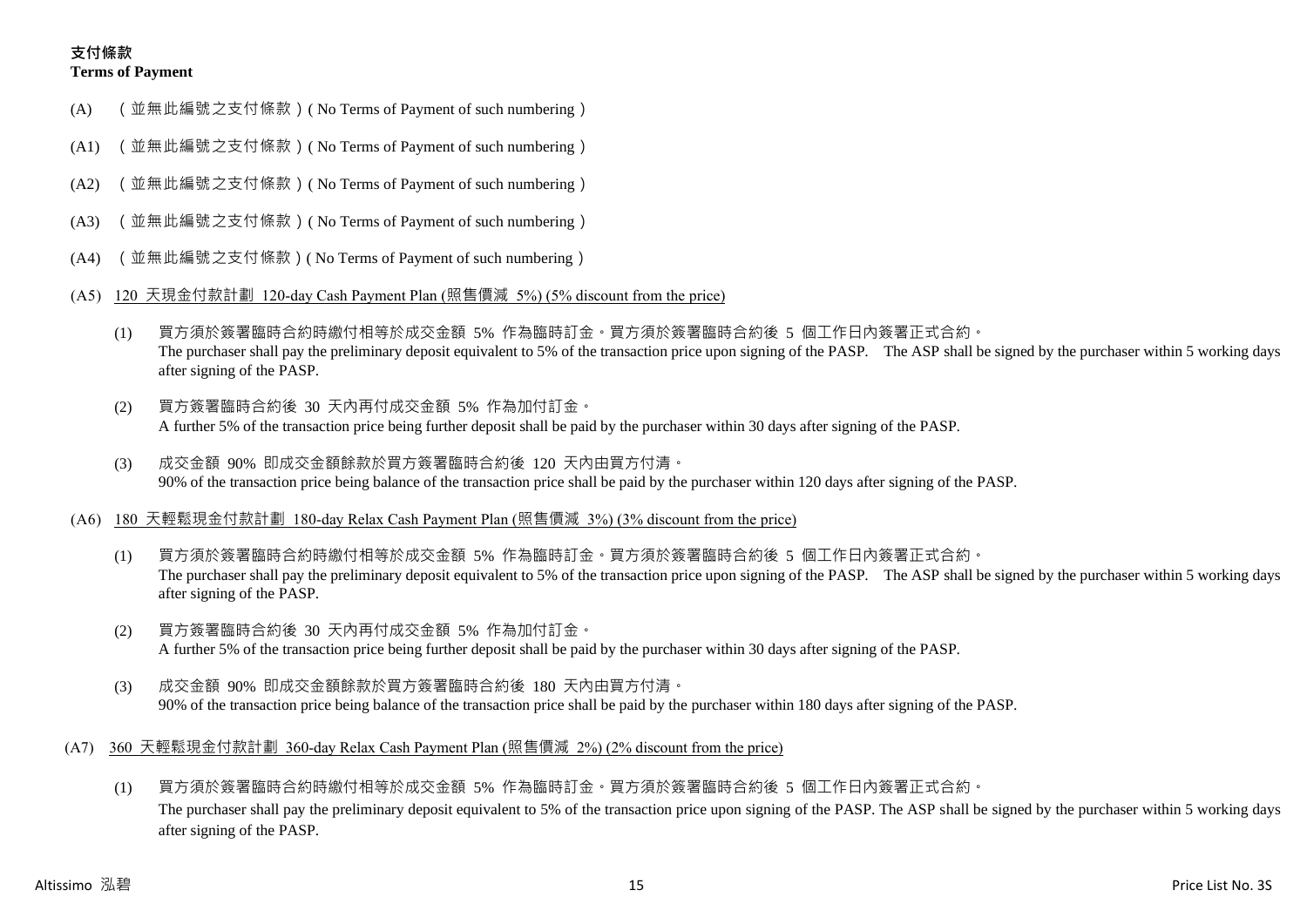(2) 買方簽署臨時合約後 30 天內再付成交金額 5% 作為加付訂金。

A further 5% of the transaction price being further deposit shall be paid by the purchaser within 30 days after signing of the PASP.

- (3) 買方簽署臨時合約後 90 天內再付成交金額 5% 作為部份成交金額。 A further 5% of the transaction price being part payment of the transaction price shall be paid by the purchaser within 90 days after signing of the PASP.
- (4) 成交金額 85% 即成交金額餘款於買方簽署臨時合約後 360 天內由買方付清。

85% of the transaction price being balance of the transaction price shall be paid by the purchaser within 360 days after signing of the PASP.

- (B) (並無此編號之支付條款)( No Terms of Payment of such numbering)
- (C) (並無此編號之支付條款)( No Terms of Payment of such numbering)
- (C1) (並無此編號之支付條款)( No Terms of Payment of such numbering)
- (C2) (並無此編號之支付條款)( No Terms of Payment of such numbering)
- (C3) (並無此編號之支付條款)( No Terms of Payment of such numbering)
- (C4) (並無此編號之支付條款)( No Terms of Payment of such numbering)
- (C5) (並無此編號之支付條款)( No Terms of Payment of such numbering)
- (C6) (並無此編號之支付條款)( No Terms of Payment of such numbering)
- (C7) (並無此編號之支付條款)( No Terms of Payment of such numbering)
- (C8) (並無此編號之支付條款)( No Terms of Payment of such numbering)

# (ii) **售價獲得折扣的基礎**

# **The basis on which any discount on the price is available**

- (a) 見 4(i) See 4(i).
- (b) 不適用。 Not applicable.
- (c) 「限時置業售價折扣」 "First Home Purchase Price Discount"

於 2021 年 8 月 31 日或之前簽署臨時合約購買本價單中之指明住宅物業之買方可獲額外售價 2% 折扣優惠。 An extra 2% discount from the price would be offered to the purchasers who sign the PASP to purchase a specified residential property listed in this price list on or before 31<sup>st</sup> August 2021.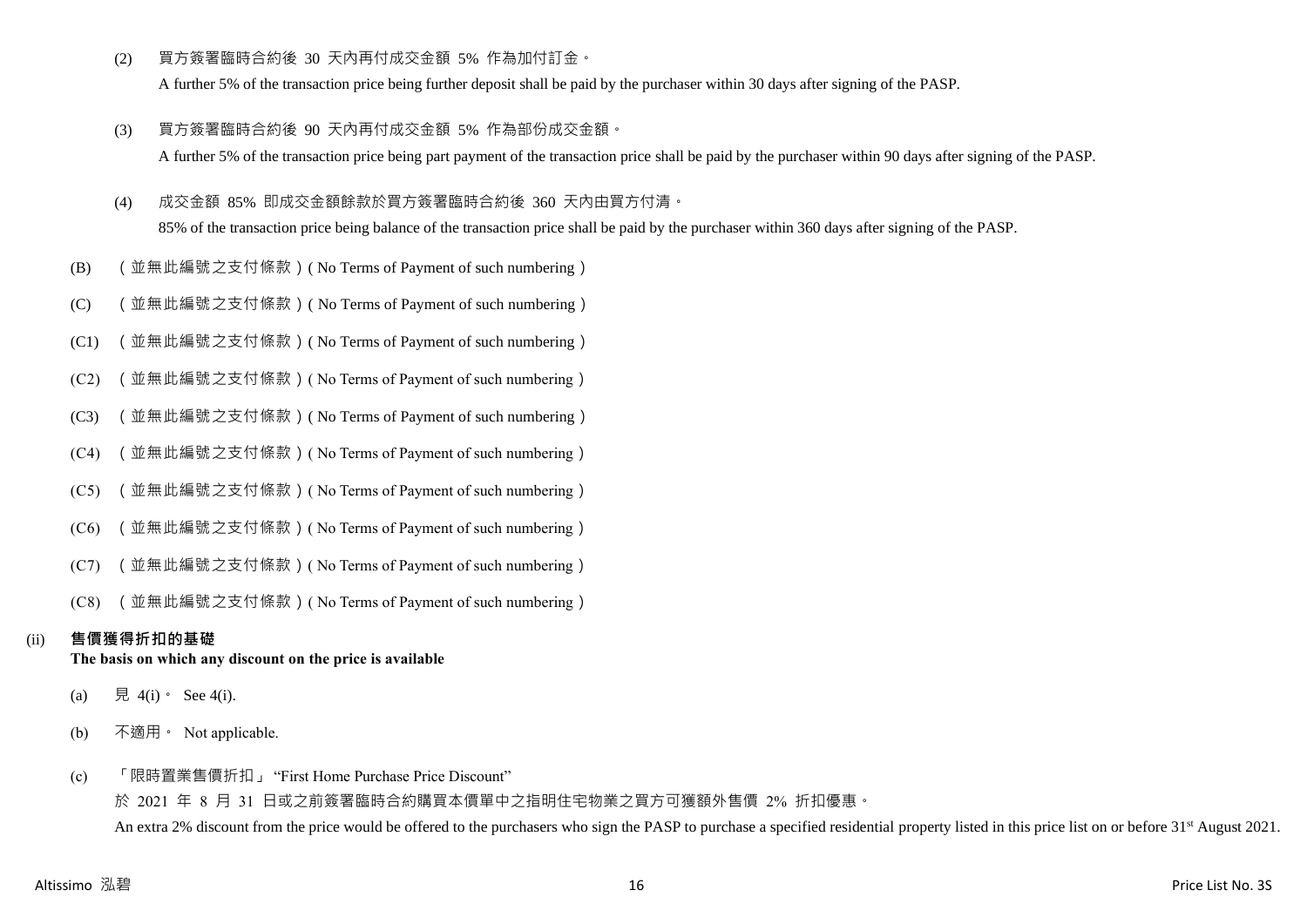# (d) 員工置業折扣 Staff Purchasing Discount

如買方(或構成買方之任何人士)屬任何「員工合資格人士」,並且沒有委任地產代理就購入住宅物業代其行事,可獲額外 5%售價折扣優惠,折扣優惠受相關公司內部條款約 束。

If the purchaser (or any person comprising the purchaser) is a "Qualified Staff", provided that the purchaser did not appoint any estate agent to act for him/her in the purchase of the residential property, an extra 5% discount on the Price would be offered, subject to the internal regulation of Respective Related Parties.

「員工合資格人士」指碧桂園控股有限公司及其附屬公司、宏安集團有限公司及其附屬公司、宏安地產有限公司、位元堂藥業控股有限公司、易易壹金融集團有限公司、中 國農產品交易有限公司或中國建築國際集團及其附屬公司之任何董事、員工及其直系親屬(任何個人的配偶、父母、子女、兄弟及姐妹為該個人之「直系親屬」,惟須提供令 賣方滿意的有關證明文件 以茲證明有關關係,且賣方對是否存在近親關係保留最終決定權)。

"Qualified Staff" means any director or employee (and his/her close family member (a spouse, parent, child, brother and sister of a person is a "close family member" of that person provided that the relevant supporting documents to the satisfaction of the Vendor must be provided to prove the relationship concerned and that the Vendor reserves the final right to decide whether or not such relationship exists)) of any of Country Garden Holdings Company Limited and its subsidiaries, Wang On Group Limited and its subsidiaries, Wang On Properties Limited, Wai Yuen Tong Medicine Holdings Limited, Easy One Financial Group Limited, China Agri-Products Exchange Limited and China State Construction International Holdings Ltd. and its subsidiaries.

買方須在遞交購樓意向登記表格時或前提供令賣方滿意的證據証明其為「員工合資格人士」及(如適用)直系親屬關係,賣方就相關買方是否「員工合資格人士」及(如適 用)存在直系親屬關係有最終決定權,而賣方之決定為最終及對買方具有約束力。

The purchaser shall on or before submission of the Registration of Intent form on the spot provide evidence for proof of being a (if applicable) "Qualified Staff" to the satisfaction of the Vendor and in this respect the Vendor shall have absolute discretion and the Vendor's decision shall be final and binding on the purchaser.

- (e) 不適用。 Not applicable.
- (f) 不適用。 Not applicable.

(g) "Countrygardenhk" Instagram 帳戶跟隨優惠 "Countrygardenhk" Instagram Account Follows' Discount

凡於簽署臨時買賣合約前跟隨 "countrygardenhk" Instagram 帳戶的買家,可獲 1% 售價折扣優惠。 A 1% discount from the Price would be offered to a Purchaser who has followed the "countrygardenhk" Instagram account before signing the Preliminary Agreement for Sale and Purchase.

- (h) 不適用。 Not applicable.
- (i) 不適用。 Not applicable.
- (j) 「5 年管理費減免」優惠 "5-Years Management Fee Subsidy"Discount

於 2021 年 5 月 7 日起,首 10 名簽署臨時合約購買發展項目住宅物業 ( 不論列於本價單或任何其他價單內 ) 之買方, 可享有下列售價折扣優惠作為 「5 年管理費減免」優 惠:

The first ten  $(10)$  purchasers who purchase the specified residential properties in the Development and sign the PASP thereof from  $7<sup>th</sup>$  May 2021 (whether the specified residential property is included in this price list or any other price lists) will enjoy the "5-Years Management Fee Subsidy " Discount as listed below as discount on the Price:

每個購買之三房住宅物業:港幣 \$240,000 For each three-bedroom residential property purchased: HK\$240,000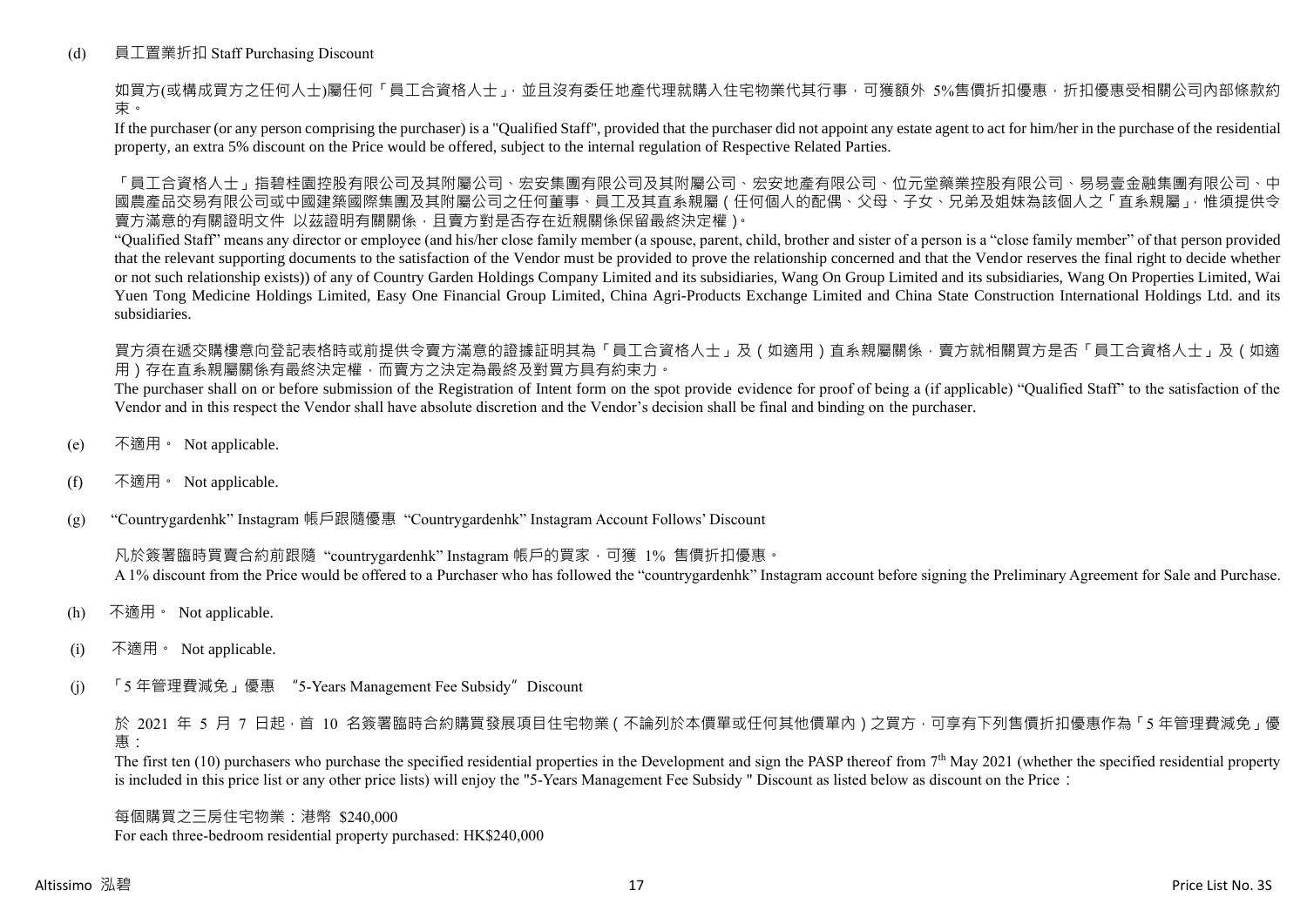- (k) 不適用 · Not applicable.
- (l) 不適用。 Not applicable.
- (m) 「入伙傢私補貼」優惠 "New Home Furniture Subsidy" Benefit

於 2021 年 5 月 7 日起 · 首 5 名簽署臨時合約購買發展項目住宅物業 ( 不論列於本價單或任何其他價單內 ) 之買方 · 可享有以下其中一項優惠 ( 買方必須於簽署臨時合約 時決定選用以下其中一項優惠,其後不得更改)作為「入伙傢私補貼」優惠:

The first five (5) purchasers who purchase the specified residential properties in the Development and sign the PASP thereof from  $7<sup>th</sup>$  May 2021 (whether the specified residential property is included in this price list or any other price lists) will enjoy one of the benefits set out below (the Purchaser must choose one of the benefits upon signing of the PASP and must not change his/her choice thereafter) as the "New Home Furniture Subsidy" Benefit:

(1) 總值港幣 \$160,000 元之「Francfranc」、「Tree」或「Indigo」傢私禮券。上述傢私禮券之使用(包括使用期限等)受商品提供者所訂之條款及條件限制。有關傢私禮 券會於住宅物業之買賣成交時或之後交付予買方。詳情以相關交易文件條款作準(包括但不限於買方須依照正式合約訂定的日期付清所購住宅物業每一期成交金額價 款及餘款);或

Furniture coupon(s) of "Francfranc", "Tree" or "Indigo" with a total value of HK\$160,000.00. The use of the aforesaid furniture coupon(s) (including validity period, etc) is subject to the terms and conditions prescribed by the relevant supplier. The furniture coupon(s) will be delivered to the Purchaser on or after completion of the sale and purchase of the residential property. Subject to the terms and conditions of the relevant transaction document(s) (including without limitation that the Purchaser shall settle each instalment and the balance of the transaction price according to the respective dates stipulated in the ASP); or

- (2) 港幣\$140,000 元之售價折扣 HK\$140,000 discount on the Price
- (n) 「印花稅津貼」優惠 "Subsidy of Stamp Duty" Benefit:

於 2021 年 5 月 7 日起,首 10 名簽署臨時合約購買發展項目住宅物業(不論列於本價單或任何其他價單內)之買方,可獲額外售價之 1% 折扣作為「印花稅津貼」優惠。 The first ten (10) purchasers who purchase the specified residential properties in the Development and sign the PASP thereof from  $7<sup>th</sup>$  May 2021 (whether the specified residential property is included in this price list or any other price lists) will enjoy an extra 1% discount on the Price as the "Subsidy of Stamp Duty" Benefit.

(o) 「雙重置業」至尊優惠 "Buy More, Save More" Discount

於 2021 年 5 月 7 日起,首 5 名符合條件並簽署臨時合約購買發展項目住宅物業 ( 不論列於本價單或任何其他價單內 ) 之買方,可享有以下優惠作為「雙重置業」優惠 : The first five (5) purchasers who satisfy the conditions set out below and purchase the specified residential properties in the Development and sign the PASP thereof from  $7<sup>th</sup>$  May 2021 (whether the specified residential property is included in this price list or any other price lists) will enjoy the below benefits as the "Buy More, Save More" Discount:

- (1) 如買方及其直系親屬同時簽署臨時買賣合約以購入2間發展項目住宅物業,則購入較低成交金額住宅物業的買方可享有額外售價之5%的折扣。該兩個住宅物業的買方 可為不同的人士,但必須提供令賣方滿意的有效證明文件以證明其直系親屬之關係。「直系親屬」指個人的配偶、父母、子女及兄弟姊妹;或 If a purchaser and his/her immediate family member(s) enter into Preliminary Agreements for Sale and Purchase for purchase of two (2) residential properties at the same time, a 5% discount on the Price will be offered to the purchaser of the residential property of lower transaction price. The Purchasers of the two residential properties can be different persons provided that they shall provide valid supporting documents to the satisfaction of the Vendor to prove the relationship of "immediate family member". "Immediate family member" shall mean spouse, parent, child/children and sibling of an individual; or
- (2) 如買方為發展項目住宅物業現時業主本人再次購買住宅物業,或為其直系親屬通過其推薦購買發展項目住宅物業,則本次購買的買方可享有額外售價之5%的折扣。相 關人士必須提供令賣方滿意的有效證明文件以證明其直系親屬之關係。「直系親屬」指個人的配偶、父母、子女及兄弟姊妹。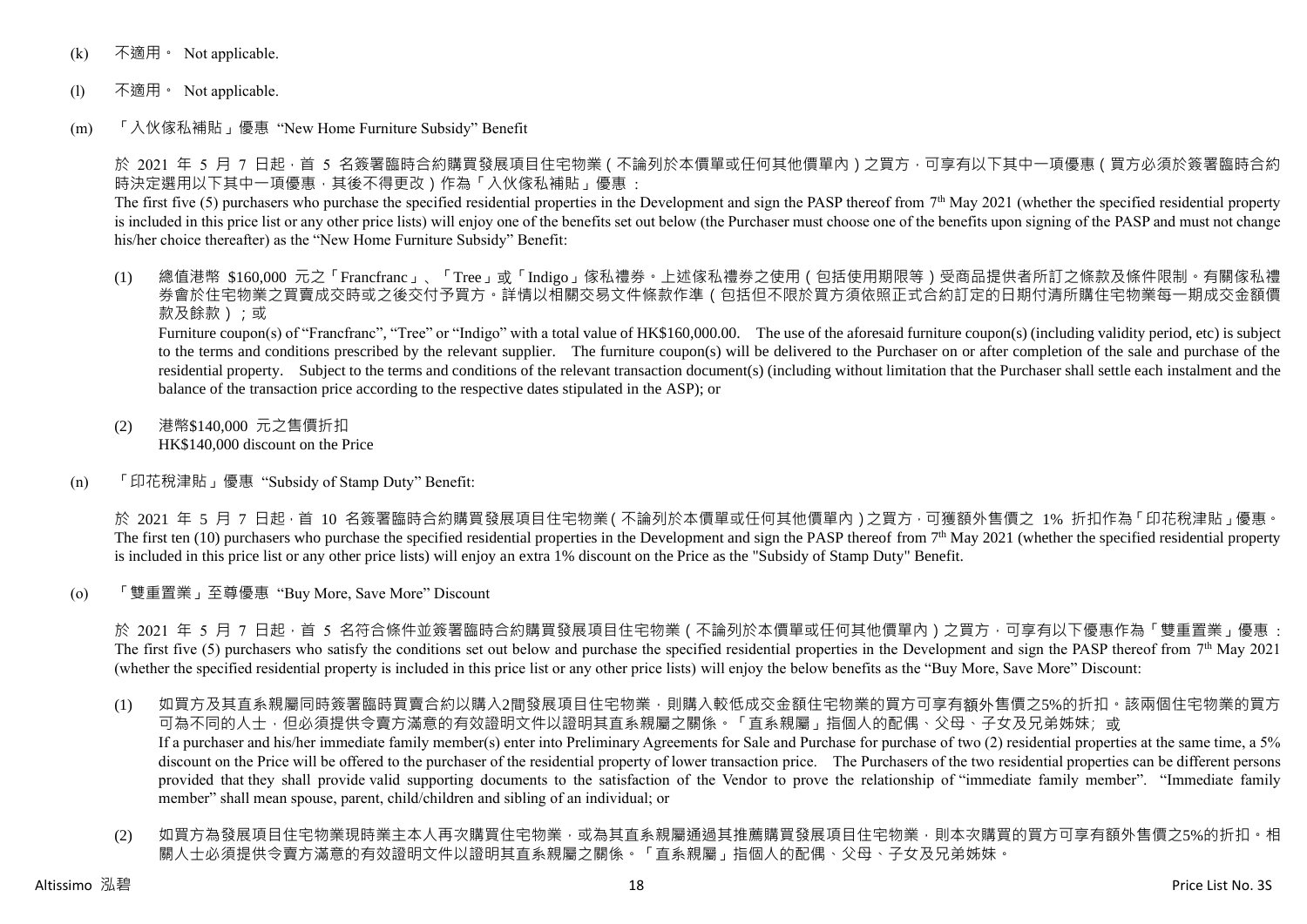If a current owner of residential property(ies) of the Development purchases another residential property, or his/her immediate family member(s) purchase(s) a residential property of the Development through the recommendation of that owner, a 5% discount on the Price will be offered to the purchaser this time. The relevant individuals shall provide valid supporting documents to the satisfaction of the Vendor to prove the relationship of "immediate family member". "Immediate family member" shall mean spouse, parent, child/children and sibling of an individual.

# (iii) **可就購買發展項目中的指明住宅物業而連帶獲得的任何贈品、財務優惠或利益**

**Any gift, or any financial advantage or benefit, to be made available in connection with the purchase of a specified residential property in the Development**

- (a) 見 4(i) 及 4(ii)。 See 4(i) and 4(ii)
- (b) 不適用。 Not applicable.
- (c) 不適用。 Not applicable.
- (d) 不適用。 Not applicable.
- (e)  $\bar{A}$ 適用 · Not applicable.
- (f) 不適用。 Not applicable.
- $(g)$  不適用 Not applicable.
- (h) 101第一按揭貸款 101 First Mortgage Loan

**只適用於選用第 (4)(i)(A5) 及 (A6) 段之付款計劃。Only applicable to payment plan under paragraphs (4)(i)(A5) and (A6) . 只適用於屬自然人的買方。 Only applicable to purchasers who are natural persons.**

買方可向賣方介紹之財務機構或賣方指定的其它公司 (「介紹之第一承按人」) 申請最高達成交金額之 70% 之第一按揭 (「101 第一按揭貸款」)。101 第一按揭貸款及其申 請受以下條款及條件規限:

The purchaser may apply to the financial institution referred by the Vendor or any other company designated by the Vendor (the "Referred First Mortgagee") for first mortgage with a maximum loan amount equivalent to 70% of the transaction price (the "101 First Mortgage Loan"). 101 First Mortgage Loan and its application are subject to the following terms and conditions:

(1) 買方必須於買賣合約內訂明的付清成交金額餘額之日前最少 75 日書面向介紹之第一承按人申請 101 第一按揭貸款。

The purchaser shall make a written application to the Referred First Mortgagee for 101 First Mortgage Loan not less than 75 days before the date of settlement of the balance of the transaction price as specified in the agreement for sale and purchase.

(2) 如買方選用 (4)(i)(C5) 段之付款計劃並申請 101 第一按揭貸款,成交金額將會增加 3.5%,買方必須於申請時向賣方繳付 (a) 截至申請日期當日按照買賣合約訂明及按新 成交金額計算之應付部份與 (b) 原來成交金額已付部份之差額。為免存疑,更改後之成交金額將以進位到最接近的千位數計算。買方亦須就此簽立一份有關住宅物業之補 充合約以更改成交金額及支付條款,有關之律師費用及雜費概由買方負責。

If payment plan under paragraph  $(4)(i)(C5)$  is opted by the purchaser and the purchaser applies for the 101 First Mortgage Loan, the transaction price shall be increased by 3.5% and the difference between (a) amount payable under the ASP calculated by reference to the new transaction price as at the date of application and (b) amount of original transaction price paid by the purchaser shall be payable by the purchaser to the Vendor upon application. For avoidance of doubt, the new transaction price will be rounded up to the nearest thousand. The purchaser shall also sign a supplemental agreement in respect of the residential property to vary the transaction price and the terms of payment, all relevant legal costs and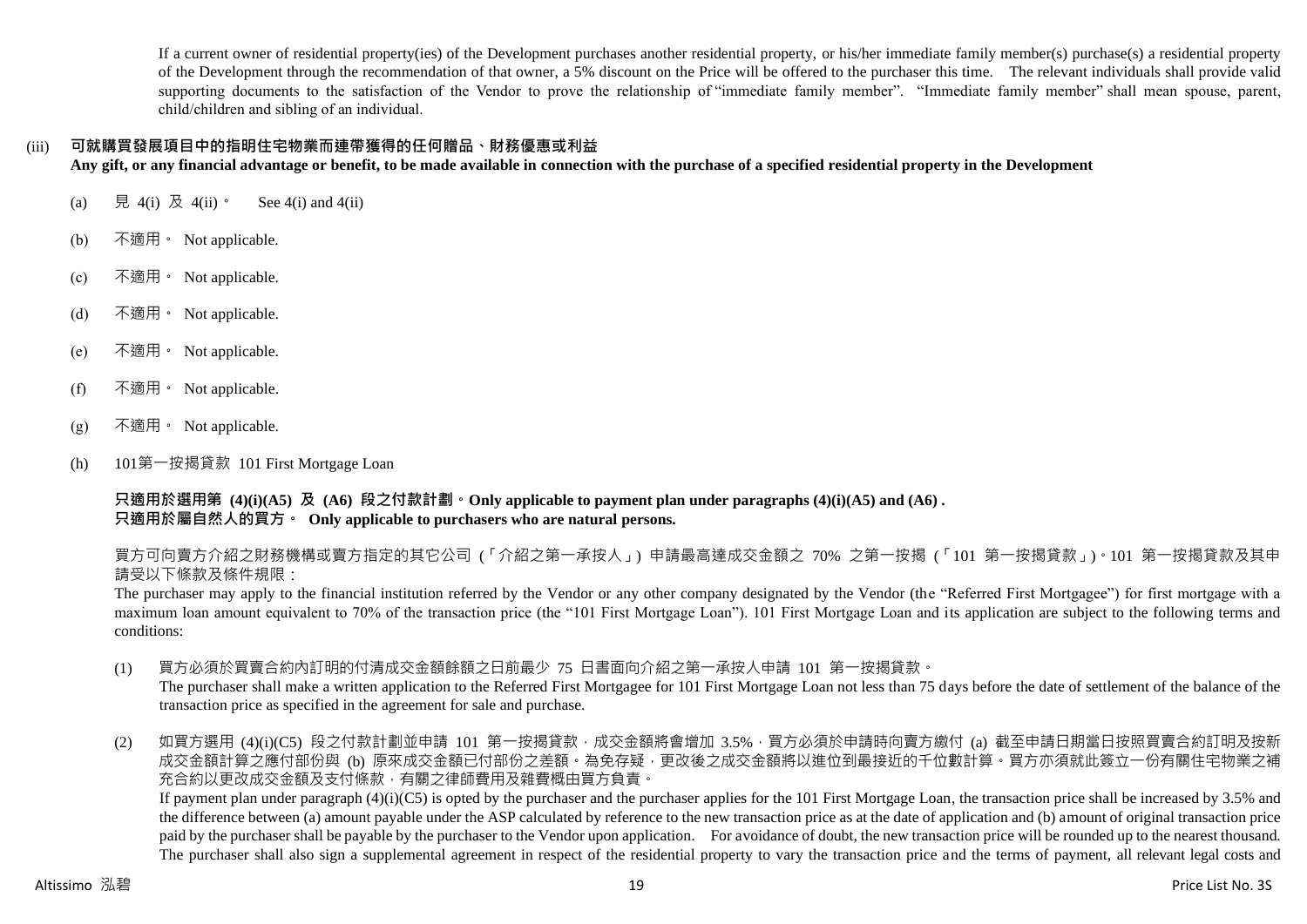disbursements of which shall be borne by the purchaser solely.

(3) 如買方最終並無選用「101 第一按揭貸款」,買方可在住宅物業買賣成交後 1 個月内向賣方遞交書面申請成交金額回贈,賣方將會在收到買方之書面申請後 1 個月内給予 買方同等金額之成交金額回贈。

If the Purchaser eventually does not utilize the 101 First Mortgage Loan, the purchaser may, within 1 month after completion of sale and purchase of the residential property, submit a written application to the Vendor for a transaction price rebate. The Vendor will provide to the purchaser the transaction price rebate in the amount equivalent to the said part payment within 1 month after receiving the written application from the purchaser..

(4) 101 第一按揭貸款的最高金額為成交金額的 70% (若買方為香港永久性居民) 或 60% (若買方為非香港永久性居民) · 貸款金額不可超過應繳付之成交金額餘額。介紹之第 一承按人因應買方及其擔保人 (如適用) 的信貸評估,對實際批出予買方的貸款金額作出決定。

The maximum 101 First Mortgage Loan amount shall be 70% of the transaction price (if purchaser is Hong Kong permanent residents) or 60% of the transaction price (if purchaser is not Hong Kong permanent residents), provided that the loan amount shall not exceed the balance of the transaction price payable. The Referred First Mortgagee will decide the loan amount to be granted to the purchaser after considering the result of the credit assessment of the purchaser and his guarantor (if applicable).

(5) 101 第一按揭貸款年期最長為 25 年。

The maximum tenor of the 101 First Mortgage Loan shall not exceed 25 years.

- (6) 101 第一按揭貸款以住宅物業之第一法定按揭作抵押。 The 101 First Mortgage Loan shall be secured by a first legal mortgage over the residential property.
- (7) 101 第一按揭貸款年期首 24 個月的年利率為介紹之第一承按人不時報價之最優惠利率減 4.5%。 The annual interest rate of the 101 First Mortgage Loan for the first 24 months shall be at 4.5% below the Best Lending Rate as quoted by the Referred First Mortgagee from time to time.
- (8) 101 第一按揭貸款年期第 25 個月及其後之年利率為介紹之第一承按人不時報價之最優惠利率。 The annual interest rate of the 101 First Mortgage Loan from the 25<sup>th</sup> month and thereafter shall be the Best Lending Rate as quoted by the Referred First Mortgagee from time to time.
- (9) 「最優惠利率」由介紹之第一承按人決定,現為年利率 5.5%。 The Best Lending Rate is determined by the Referred First Mortgagee. The current Best Lending Rate is 5.5% per annum.
- (10) 買方於按揭首 24 個月只需就 101 第一按揭貸款向介紹之第一承按人繳付利息,其後則須照常連本帶息供款。 The purchaser shall only pay the interest of the 101 First Mortgage Loan to the Referred First Mortgagee in the first 24 months and shall repay the principal amount and interest as usual for the rest of the term of the 101 First Mortgage Loan.
- (11) 買方須按月分期償還 101 第一按揭貸款。 The purchaser shall repay the 101 First Mortgage Loan by monthly instalments.
- (12) 101 第一按揭貸款申請的審批由介紹之第一承按人全權負責。介紹之第一承按人對是否批出見證明日按揭貸款有最終決定權。 The Referred First Mortgagee shall be solely responsible to determine whether to approve the purchasers' application for the 101 First Mortgage Loan. The Referred First Mortgagee shall have the final right to decide whether or not to grant the 101 First Mortgage Loan.
- (13) 所有 101 第一按揭貸款之法律文件必須由賣方或介紹之第一承按人指定之律師行辦理,買方須負責支付一切有關之律師費用及雜費。買方可選擇自行聘用律師作為其代表 律師,在此情況下,買方亦須負責其代表律師有關處理 101 第一按揭貸款的律師費用及雜費。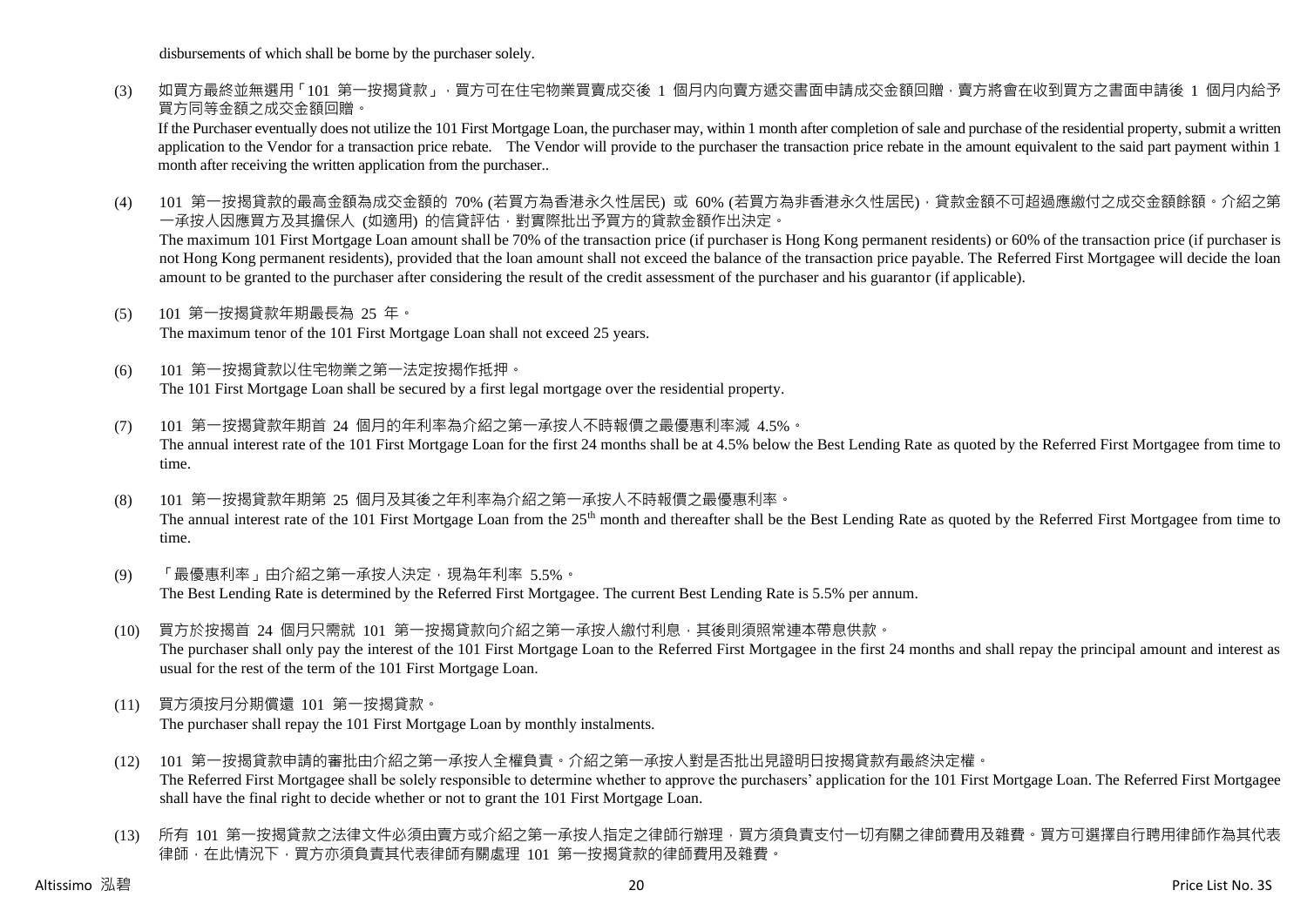All legal documents of the 101 First Mortgage Loan shall be prepared and handled by the solicitors designated by the Vendor or the Referred First Mortgagee and all relevant legal costs and disbursements shall be borne by the purchaser solely. The purchaser may choose to instruct his own solicitors to act for him and in such event, the purchaser shall also bear his own solicitors' legal costs and disbursements relating to the 101 First Mortgage Loan.

(14) 買方須按介紹之第一承按人的要求提供一切所需文件以證明其還款能力,所需文件包括但不限於買方及其擔保人 (如適用) 的信貸報告、收入證明、銀行紀錄及借貸紀錄(包 括其他貸款,如有)。

The purchaser shall upon request by the Referred First Mortgagee provide all necessary documents to prove his repayment ability, the necessary documents shall include but not limited to credit report, income proof, bank records and borrowing records (including other loans, if any) of the purchaser and his guarantor(s) (if applicable).

(15) 不論 101 第一按揭貸款獲批與否,買方仍須按買賣合約完成住宅物業的買賣及繳付全數成交金額。

Irrespective of whether the 101 First Mortgage Loan is granted or not, the purchaser shall complete the purchase of the residential property and shall pay the transaction price in full in accordance with the agreement for sale and purchase.

(16) 101 第一按揭貸款受其他條款及細則約束。

The 101 First Mortgage Loan is subject to other terms and conditions.

(17) 101 第一按揭貸款純為介紹之第一承按人與買方之交易。買方與介紹之第一承按人之任何轇輵,一概與賣方及碧桂園(香港)地產代理有限公司無關。以上關於 101 第一按 揭貸款的資料不構成亦不能被視為賣方或任何其他人士就 101 第一按揭貸款作出的陳述、保證、承諾、要約或買賣合約之條款。賣方及碧桂園(香港)地產代理有限公司在任何情況 下均無需就 101 第一按揭貸款向買方承擔任何責任。

The 101 First Mortgage Loan is a transaction between the Referred First Mortgagee and the purchaser only. The Vendor and Country Garden (Hong Kong) Property Agency Limited shall not be involved in any dispute between the purchaser and the Referred First Mortgagee. The above information of the 101 First Mortgage Loan shall not be regarded as any representation, guarantee, warranty, offer or terms of the agreement for sale and purchase made by the Vendor or any other parties. Under no circumstance shall the Vendor and Country Garden (Hong Kong) Property Agency Limited be liable to the purchaser in respect of the 101 First Mortgage Loan.

(i) 101 第二按揭貸款 101 Second Mortgage Loan

# **只適用於選用第 (4)(i)(A5) 及 (A6) 段之付款計劃。Only applicable to payment plan under paragraphs (4)(i)(A5) and (A6) . 只適用於屬自然人的買方。 Only applicable to purchasers who are natural persons.**

買方可向賣方介紹之財務機構或賣方指定的其它公司 (「介紹之第二承按人」) 申請最高達成交額之 15% 之第二按揭 (「101 第二按揭貸款」),基本條款如下: The Purchaser may apply to the financial institution referred by the Vendor or any other company designated by the Vendor (the "Referred Second Mortgagee") for second mortgage with a maximum loan amount equivalent to 15% of the transaction price (the "101 Second Mortgage Loan"). The 101 Second Mortgage Loan and its application are subject to the following terms and conditions:

- (1) 買方必須於買賣合約內訂明的付清售價餘額之日前最少 75 日書面向介紹之第二承按人申請 101 第二按揭貸款。買方如欲申請 101 第二按揭貸款,需同時申請 101 第一 按揭貸款, 即買方不可只申請 101 第二按揭貸款而不申請 101 第一按揭貸款。 The purchaser shall make a written application to the Referred Second Mortgagee for 101 Second Mortgage not less than 75 days before the date of settlement of the balance of the Purchase Price as specified in the agreement for sale and purchase. If the purchaser intends to apply for 101 Second Mortgage Loan, he must also apply for 101 First Mortgage Loan at the same time, that is to say, the purchaser cannot apply for 101 Second Mortgage Loan only but not applying for 101 First Mortgage Loan.
- (2) 101 第二按揭貸款的最高金額為成交金額的 15%,101 第一按揭貸款及 101 第二按揭貸款總金額不可超過有關住宅物業成交金額之 85%。介紹之第二承按人會因應買方及其 擔保人 (如適用) 的信貸評估, 對實際批出予買方的貸款金額作出決定。 The maximum 101 Second Mortgage Loan amount shall be 15% of the transaction price, provided that the total loan amount of the 101 First Mortgage Loan and the 101 Second Mortgage Loan shall not exceed 85% of the transaction price of the relevant residential property. The Referred Second Mortgagee will decide the loan amount to be granted to the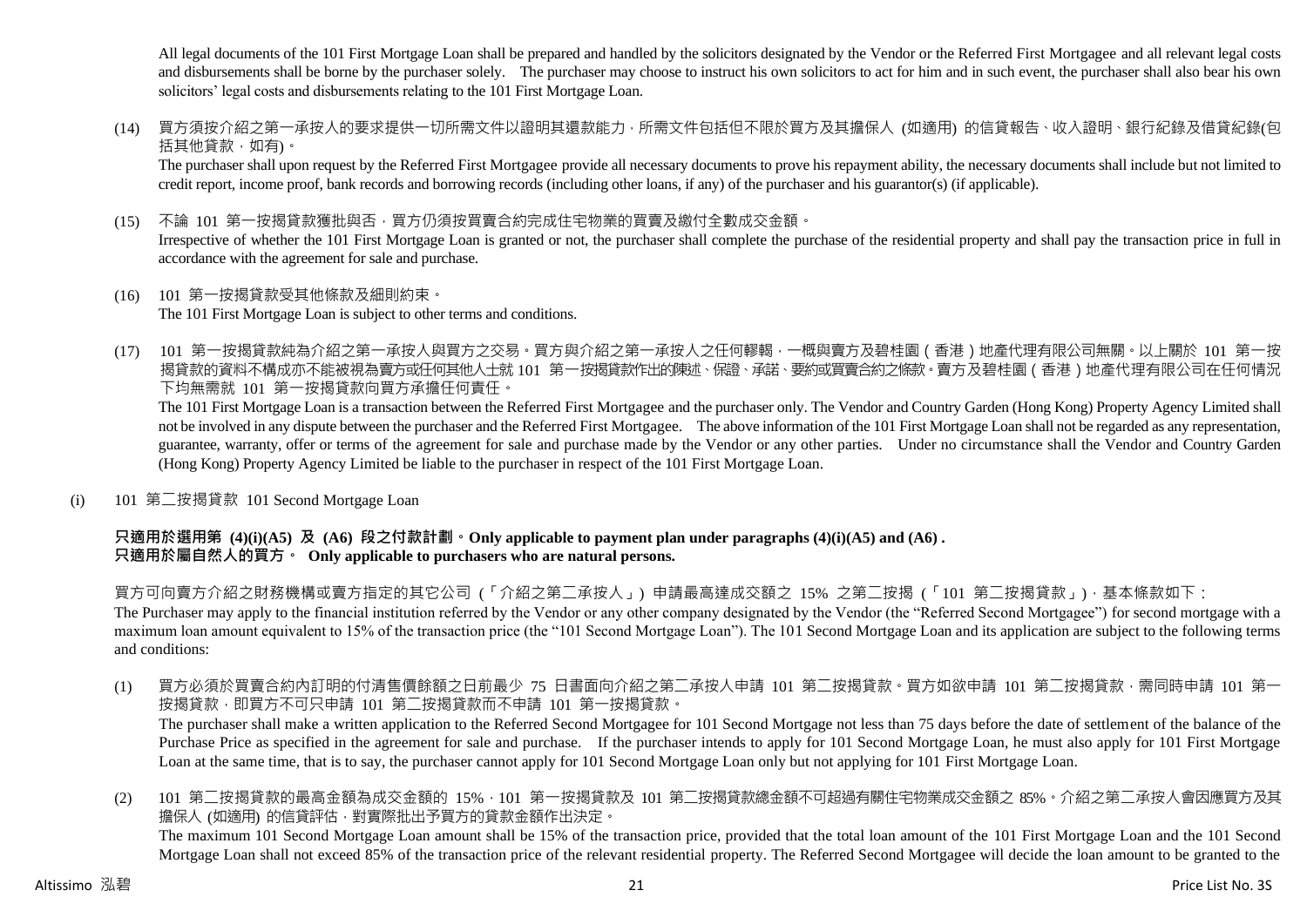purchaser after considering the result of the credit assessment of the purchaser and his guarantor (if applicable).

- (3) 101 第二按揭貸款年期最長為 3 年。 The maximum tenor of the 101 Second Mortgage Loan shall be 3 years.
- (4) 101 第一按揭貸款及 101 第二按揭貸款申請將由有關承按機構獨立處理。 The applications for 101 First Mortgage Loan and the 101 Second Mortgage Loan will be processed by the relevant mortgagees independently.
- (5) 101 第二按揭貸款全期豁免利息。 The 101 Second Mortgage Loan shall be free of interest for the whole mortgage period.
- (6) 買方分 3 期支付 101 第二按揭貸款金額,所有期數金額均等。第 1 期於買方按買賣合約繳付成交金額餘額後 360 天內繳付,第 2 期於買方按買賣合約繳付成交金額餘額 後 720 天內繳付,最後一期於買方按買賣合約繳付成交金額餘額後 1,080 天內繳付。 The 101 Second Mortgage Loan amount shall be paid by the purchaser in 3 equal instalments. 1<sup>st</sup> instalment shall be paid by the purchaser within 360 days after the date of settlement of the balance of the transaction price as specified in the agreement for sale and purchase. The  $2<sup>nd</sup>$  instalment shall be paid by the purchaser within 720 days after the date of settlement of the balance of the transaction price as specified in the agreement for sale and purchase. The final instalment shall be paid by the purchaser within 1,080 days after the date of settlement of the balance of the transaction price as specified in the agreement for sale and purchase.
- (7) 101 第二按揭第貸款申請的審批由介紹之第二承按人全權負責。介紹之第二承按人對是否批出 101 第二按揭貸款有最終決定權。 The Referred Second Mortgagee shall be solely responsible to determine whether to approve the purchasers' application for the 101 Second Mortgage Loan. The Referred Second Mortgagee shall have the final right to decide whether or not to grant the 101 Second Mortgage Loan.
- (8) 所有 101 第二按揭貸款之法律文件必須由賣方或介紹之第二承按人指定之律師行辦理,買方須負責支付一切有關之律師費用及雜費。買方可選擇自行聘用律師作為其代表 律師,在此情況下,買方亦須負責其代表律師有關處理 101 第二按揭貸款的律師費用及雜費。 All legal documents of the 101 Second Mortgage Loan shall be prepared and handled by the solicitors designated by the Vendor or the Referred Second Mortgagee and all relevant legal costs and disbursements shall be borne by the purchaser solely. The purchaser may choose to instruct his own solicitors to act for him and in such event, the purchaser shall also bear his own solicitors' legal costs and disbursements relating to the 101 Second Mortgage Loan.
- (9) 買方須按介紹之第二承按人的要求提供一切所需文件以證明其還款能力,所需文件包括但不限於買方及其擔保人 (如適用) 的信貸報告、收入證明、銀行紀錄及借貸紀錄 (包 括其他貸款,如有)。

The purchaser shall upon request by the Referred Second Mortgagee provide all necessary documents to prove his repayment ability, the necessary documents shall include but not limited to credit report, income proof, bank records and borrowing records (including other loans, if any) of the purchaser and his guarantor(s) (if applicable).

- (10) 不論 101 第二按揭貸款獲批與否,買方仍須按買賣合約完成住宅物業的買賣及繳付全數成交金額。 Irrespective of whether the 101 Second Mortgage Loan is granted or not, the purchaser shall complete the purchase of the residential property and shall pay the transaction price in full in accordance with the agreement for sale and purchase.
- (11) 101 第二按揭貸款受其他條款及細則約束。

The 101 Second Mortgage Loan is subject to other terms and conditions.

(12) 101 第二按揭貸款純為介紹之第二承按人與買方之交易。買方與介紹之第二承按人之任何轇輵,一概與賣方及碧桂園(香港)地產代理有限公司無關。以上關於 101 第二按揭貸款的 資料不構成亦不能被視為賣方或任何其他人士就 101 第二按揭貸款作出的陳述、保證、承諾、要約或買賣合約之條款。賣方及碧桂園(香港)地產代理有限公司在任何情況下均無 需就 101 第二按揭貸款向買方承擔任何責任。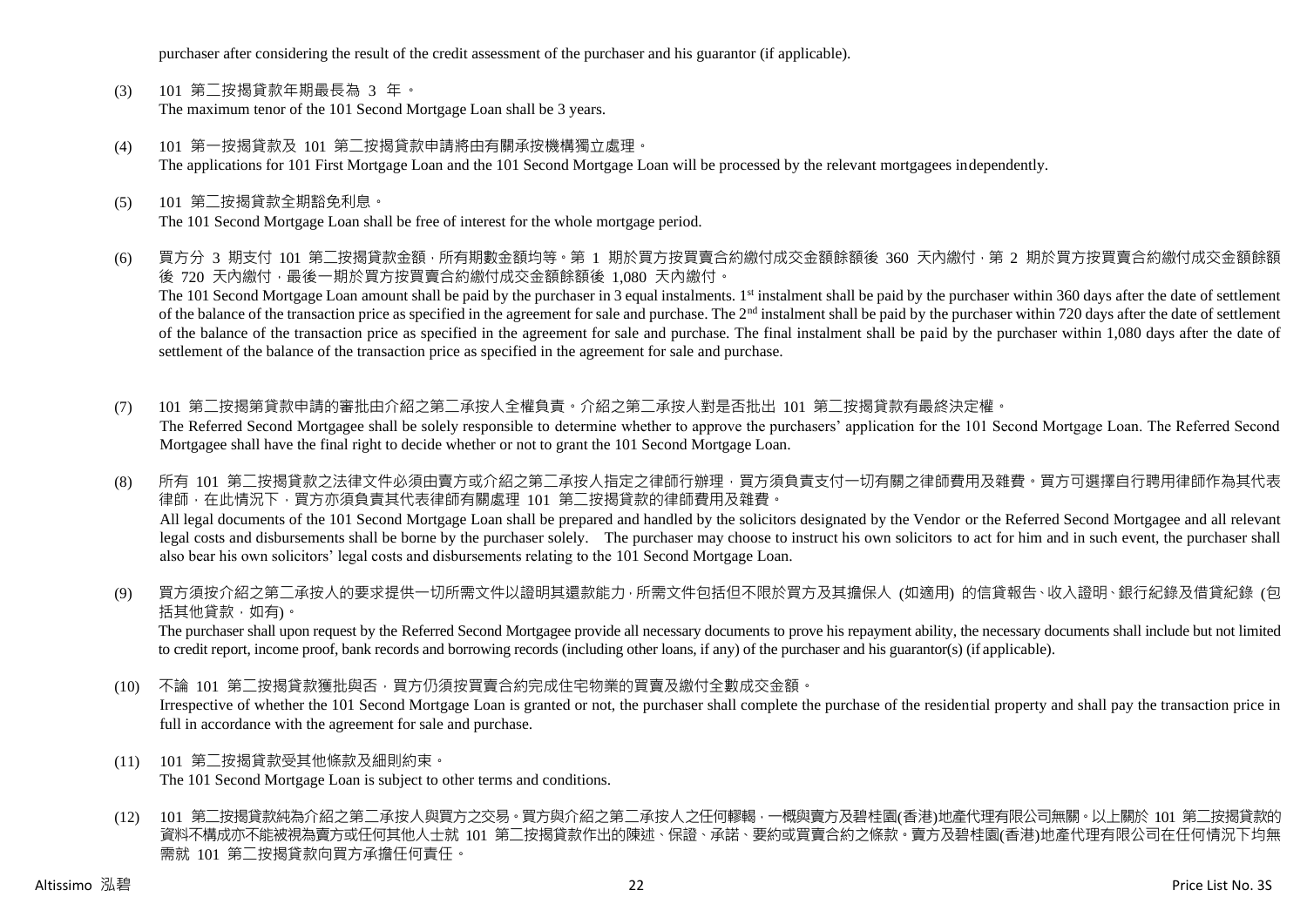The 101 Second Mortgage Loan is a transaction between the Referred Second Mortgagee and the purchaser only. The Vendor and Country Garden (Hong Kong) Property Agency Limited shall not be involved in any dispute between the purchaser and the Referred Second Mortgagee. The above information of the 101 Second Mortgage Loan shall not be regarded as any representation, guarantee, warranty offer or terms of the agreement for sale and purchase made by the Vendor or any other parties. Under no circumstance shall the Vendor and Country Garden (Hong Kong) Property Agency Limited be liable to the purchaser in respect of the 101 Second Mortgage Loan.

(j) 「成交金額 30% 第二按揭」 "Second Mortgage for 30% of the transaction price"

# **只適用於購買三房住宅物業,及選用第 (4)(i)(A5) 段或第 (4)(i)(A6) 段之付款計劃的買方。**

**Only applicable to purchasers of three-bedroom residential property(ies) and choosing payment plan under paragraph (4)(i)(A5) or (4)(i)(A6) .**

## **只適用於屬自然人的買方。**

#### **Only applicable to purchasers who are natural persons.**

買方可向賣方介紹之財務機構或賣方指定的其它公司 (「介紹之第二承按人」) 申請最高達成交額之 30% 之第二按揭貸款 (「第二按揭貸款」),基本條款如下:

The Purchaser may apply to the financial institution referred by the Vendor or any other company designated by the Vendor (the "Referred Second Mortgagee") for second mortgage with a maximum loan amount equivalent to 30% of the transaction price (the "Second Mortgage Loan"). The Second Mortgage Loan and its application are subject to the following terms and conditions:

- (1) 買方必須於付清成交金額餘款之日起計最少 60 日前以指定的申請書向介紹之第二承按人申請第二按揭貸款。 The purchaser(s) shall by prescribed form apply to the Referred Second Mortgagee for Second Mortgage Loan not less than 60 days before the due date of payment of the balance of transaction price.
- (2) 如買方選用 (4)(i)(A5) 段或第 (4)(i)(A6) 段之付款計劃並申請第二按揭貸款,成交金額將會增加 2%,買方必須於申請時向賣方繳付 (a) 截至申請日期當日按照買賣合 約訂明及按新成交金額計算之應付部份與 (b) 原來成交金額已付部份之差額為免存疑,更改後之成交金額將以進位到最接近的千位數計算。買方亦須就此簽立一份有關住 宅物業之補充合約以更改成交金額及支付條款,有關之律師費用及雜費概由買方負責。 If payment plan under paragraph (4)(i)(A5) or (4)(i)(A6) is opted by the purchaser and the purchaser applies for the Second Mortgage Loan, the transaction price shall be increased by 2% and the difference between (a) amount payable under the ASP calculated by reference to the new transaction price as at the date of application and (b) amount of original transaction price paid by the purchaser shall be payable by the purchaser to the Vendor upon application. For avoidance of doubt, the new transaction price will be rounded up to the nearest thousand. The purchaser shall also sign a supplemental agreement in respect of the residential property to vary the transaction price and the terms of payment, all relevant legal costs and disbursements of which shall be borne by the purchaser solely.
- (3) 如買方申請第二按揭貸款後 · 最終並無動用第二按揭貸款 · 買方將可獲得相等於原來成交金額2%的成交金額回贈 · 成交金額回贈將會於成交時直接用於支付部份成交金額 餘款。

If, after applying for the Second Mortgage Loan, the Purchaser eventually does not utilize the Second Mortgage Loan, the Purchaser will be entitled to a transaction price rebate equivalent to 2% of the original transaction price, which will be directly applied towards settlement of part of the balance of transaction price upon completion.

- (4) 買方須依照介紹之第二承按人之要求提供足夠之入息證明文件。 The purchaser shall provide sufficient proof of income in accordance with the requirements of the Referred Second Mortgagee.
- (5) 第二按揭貸款年期最長為 25 年或與第一按揭貸款同等年期,以較短者為準 The maximum tenor of Second Mortgage Loan shall be 25 years or the same tenor of first mortgage loan, whichever is the shorter.
- (6) 第二按揭貸款首 24 個月之年利率以介紹之第二承按人引用之最優惠利率 (P) 減 2.75% (P 2.75%) 計算。其後的年利率以最優惠利率 (P) 加 2% (P + 2%) 計算。 P 為 浮動利率,於本價單日期 P 為每年 5.375%。最終按揭利率以介紹之第二承按人審批結果而定,賣方並無就其作出,亦不得被視為就其作出任何不論明示或隱含之陳述、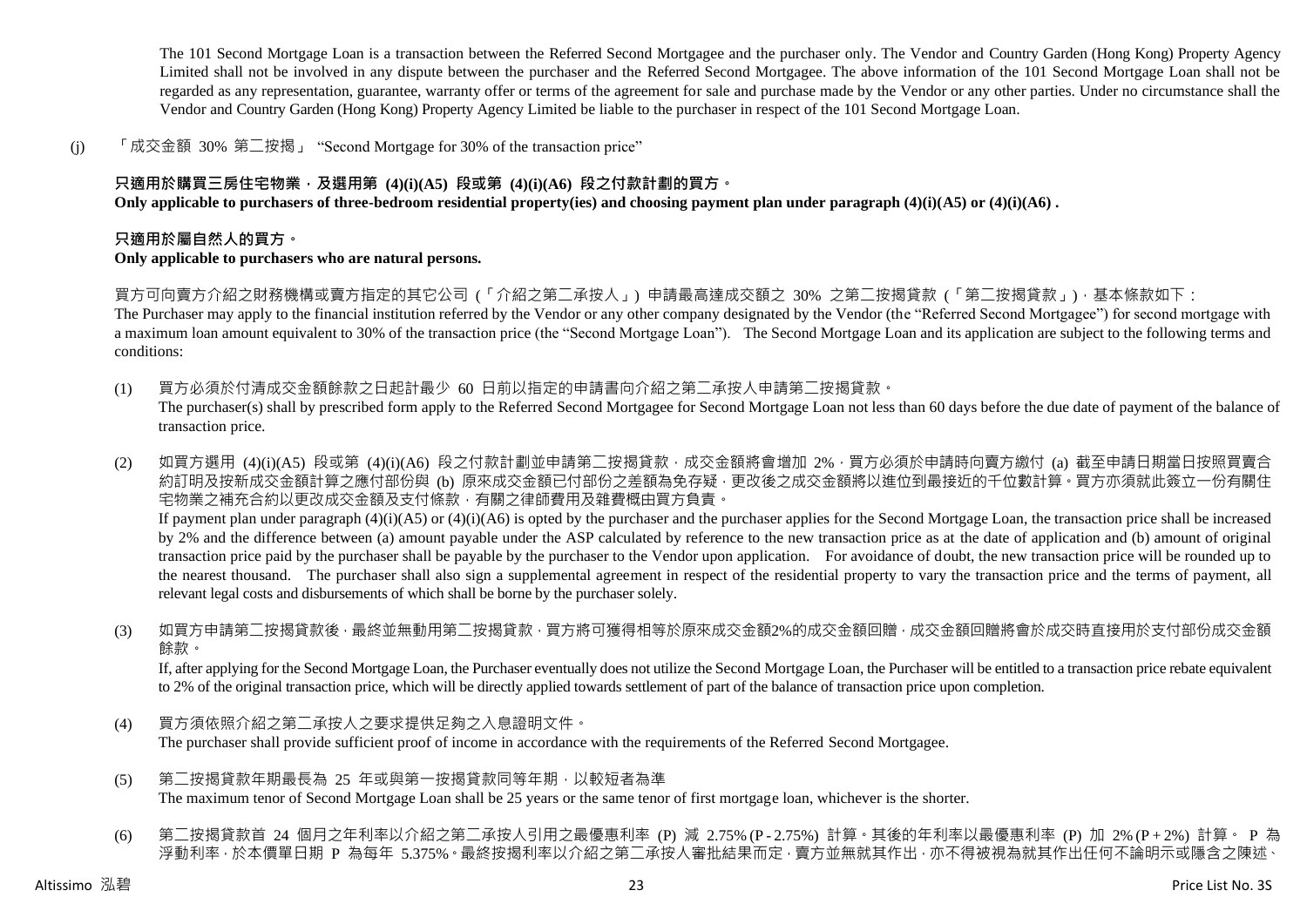承諾或保證。

The interest rate of the first 24 months of the Second Mortgage Loan shall be Prime Rate (P) quoted by the Referred Second Mortgagee minus 2.75% (P - 2.75%). The interest rate for the rest of the term of the Second Mortgage shall be Prime Rate (P) plus 2%  $(P + 2\%)$ . P is subject to fluctuation. P as at the date of this price list is 5.375% per annum. The final mortgage rate will be subject to final approval by the Referred Second Mortgagee. No representation, undertaking or warranty, whether express or implied, is given, or shall be deemed to have been given by the Vendor in respect thereof.

- (7) 第二按揭貸款最高金額為成交金額的 30%,惟第一按揭貸款及第二按揭貸款總金額不可超過成交金額或有關住宅物業的估價 (以較低者為準) 的 80%。 The maximum Second Mortgage Loan amount shall be 30% of the transaction price, but the total amount of the first mortgage loan and the Second Mortgage Loan together shall not exceed 80% of the transaction price or the valuation of the relevant residential property, whichever is the lower.
- (8) 第一按揭貸款銀行須為介紹之第二承按人所指定之銀行,買方並須首先得到該銀行書面同意辦理第二按揭貸款。 The first mortgagee bank shall be one which is nominated by the Referred Second Mortgagee. The purchaser(s) shall obtain the prior written consent from the first mortgagee bank for the application of Second Mortgage Loan.
- (9) 第一按揭貸款及第二按揭貸款申請將由有關承按機構獨立處理。 The applications for first mortgage loan and the Second Mortgage Loan will be processed by the relevant mortgagees independently.
- (10) 所有第二按揭貸款及其相關擔保之法律文件必須由介紹之第二承按人指定律師行辦理,買方及其擔保人 (如有) 須支付所有第二按揭貸款及其擔保相關之律師費及雜費。 All legal documents of the Second Mortgage Loan and its related guarantee shall be handled by the solicitors designated by the Referred Second Mortgagee and all legal costs and disbursement relating thereto shall be borne by the purchaser(s) and his/her/their guarantor(s) (if any).
- (11) 第二按揭貸款批出與否及其條款,介紹之第二承按人有最終決定權,其決定與賣方無關,賣方亦無需為此負責。不論貸款獲批與否,買方仍須按正式合約完成交易及 付 清成交金額餘款。

The approval or disapproval of the Second Mortgage Loan and terms thereof are subject to the final decision of the Referred Second Mortgagee. The decision is not related to the vendor and the vendor shall not be responsible therefor. Regardless the loan is granted or not, the purchaser(s) shall complete the sale and purchase in accordance with the ASP and pay the balance of the transaction price.

(12) 第二按揭貸款受其他條款及細則約束。

The Second Mortgage Loan is subject to other terms and conditions.

(13) 第二按揭貸款純為介紹之第二承按人與買方之交易。買方與介紹之第二承按人之任何轇輵,一概與賣方及碧桂園(香港)地產代理有限公司無關。以上關於第二按揭貸款的資料不構成 亦不能被視為賣方或任何其他人士就第二按揭貸款作出的陳述、保證、承諾、要約或買賣合約之條款。賣方及碧桂園(香港)地產代理有限公司在任何情況下均無需就第二按揭貸 款向買方承擔任何責任。

The Second Mortgage Loan is a transaction between the Referred Second Mortgagee and the purchaser only. The Vendor and Country Garden (Hong Kong) Property Agency Limited shall not be involved in any dispute between the purchaser and the Referred Second Mortgagee. The above information of the Second Mortgage Loan shall not be regarded as any representation, guarantee, warranty offer or terms of the agreement for sale and purchase made by the Vendor or any other parties. Under no circumstance shall the Vendor and Country Garden (Hong Kong) Property Agency Limited be liable to the purchaser in respect of the Second Mortgage Loan.

(k) 車位回贈優惠 "Carparking Space Rebate Benefit"

如買方於2021年7月31日或之前簽署臨時合約以購買下表所列任何一個住宅物業(不論列於本價單或任何其他價單內)並同時購買下表所列發展項目的住客停車位 (各稱「住 客停車位」),上述買方將於該住宅物業及該住客停車位成交後可享有共值港幣400,000元之現金回贈,現金回贈為期5年並以每一年港幣80,000元發放。首期現金回贈將於該 住宅物業及該住客停車位成交後滿一年後發放。

Where a purchaser purchases any of the residential properties listed below (whether included in this price list or any other price lists) and sign the PASP thereof, and purchases the residential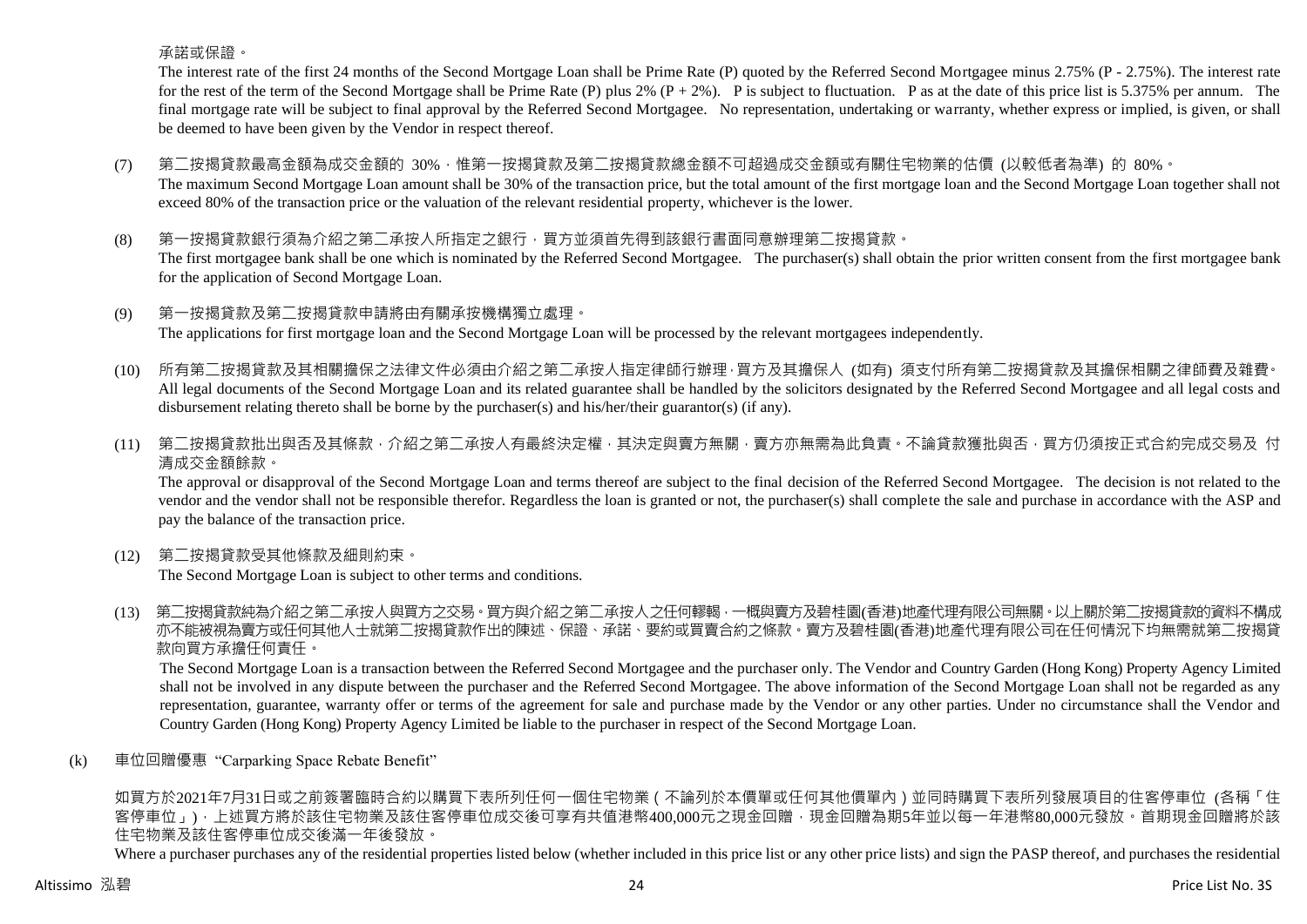parking space(s) (each of which a "Residential Parking Space") listed below as the same time on or before 31<sup>st</sup> July 2021, the said purchaser shall be entitled to cash rebate of total HK\$400,000 after completion of sale and purchase of the residential property and Residential Parking Space(s) concerned. The cash rebate will be paid in five (5) years, with each annual payment of HK\$80,000. The first cash rebate payment will be made after expiration of one (1) year after completion of sale and purchase of the residential property and Residential Parking Space(s) concerned.

若買方購買多於一個下表所列的住宅物業 (不論透過一份或多於一份臨時合約),買方最多可認購等同於買方所購買的住宅物業之數目之住客停車位。

Where a purchaser purchases more than one (1) residential property list below (whether through one (1) or more than one (1) PASP), the maximum number of Residential Parking Space(s) that the purchaser may purchase shall be equal to the number of residential properties so purchased.

賣方將在收妥並核實有關資料後,將車位回贈優惠現金回贈以支票形式支付買方,或按賣方認為適合的其他方式回贈予買方。可供認購的住客停車位的售價及銷售詳情將由 賣方全權酌情決定。倘若上述買方未有於該特定的時限內作出申請及/或簽署相關住客停車位的臨時買賣合約,上述買方將被視為放棄本優惠論。本優惠僅屬於有關買方,並 僅供該買方享用及獲得。此「車位回贈優惠」不得轉讓,亦不可轉移,及不可兌現為任何其他優惠。

Upon receipt and verification of relevant information by the vendor, the vendor will pay the cash rebate to the purchaser by way of cheque(s) or other means as the vendor thinks fit. Price and sales arrangements in relation to the available Residential Parking Spaces shall be decided by the vendor at its absolute discretion. If the said purchaser fails to make an application and/or sign the preliminary agreement(s) for sale and purchase of the Residential Parking Space(s) concerned within such prescribed time limit, he/she will be deemed to have given up this benefit. This benefit is personal to the relevant purchaser and shall only be enjoyed and entitled by the said purchaser. This "Carparking Space Rebate Benefit" is non-assignable and non-transferable and cannot be redeemed for any other benefit.

本優惠不可與第 4(ii)(o) 段所述的「雙重置業」至尊優惠同時享用,買方必須於簽署臨時合約時決定選用其中一項優惠,其後不得更改。此優惠受相關交易文件中的條款及 條件約束。

This benefit cannot be enjoyed together with the "Buy More, Save More" Discount in paragraph 4(ii)(o) above. The purchaser shall opt for only one (1) of the said benefits upon signing of the PASP and no change shall be allowed thereafter. This benefit is subject to the terms and conditions of the relevant transaction document(s).

| 大廈名稱 Block Name | 樓層 Floor                                                                                                                                        | 單位 Unit |  |  |  |  |  |
|-----------------|-------------------------------------------------------------------------------------------------------------------------------------------------|---------|--|--|--|--|--|
| 第1座 Tower 1     | 1, 2                                                                                                                                            | F       |  |  |  |  |  |
|                 | 1, 2, 3, 5                                                                                                                                      | Н       |  |  |  |  |  |
| 第3座 Tower 3     |                                                                                                                                                 | A, C    |  |  |  |  |  |
| 住客停車位           | P50, P51, P52, P53, P55, P56, P57, P58, P106, P107, P109, P110, P119,<br>P120, P121, P122, P123, P159, P160, P161, P162, P172, P173, P175, P178 |         |  |  |  |  |  |

# (iv) **誰人負責支付買賣該發展項目中的指明住宅物業的有關律師費及印花稅**

**Who is liable to pay the solicitors' fees and stamp duty in connection with the sale and purchase of a specified residential property in the Development**

(a) 如買方選用賣方代表律師處理買賣合約、按揭及轉讓契,賣方同意支付買賣合約及轉讓契兩項法律文件之律師費用。如買方選擇另聘代表律師處理買賣合約、按揭及轉 讓契,買方及賣方須各自負責有關買賣合約及轉讓契兩項法律文件之律師費用。 If the purchaser appoints the vendor's solicitors to handle the agreement for sale and purchase, mortgage and assignment, the vendor agrees to bear the legal cost of the agreement for sale and purchase and the assignment. If the purchaser chooses to instruct his own solicitors to handle the agreement for sale and purchase, mortgage or assignment, each of the vendor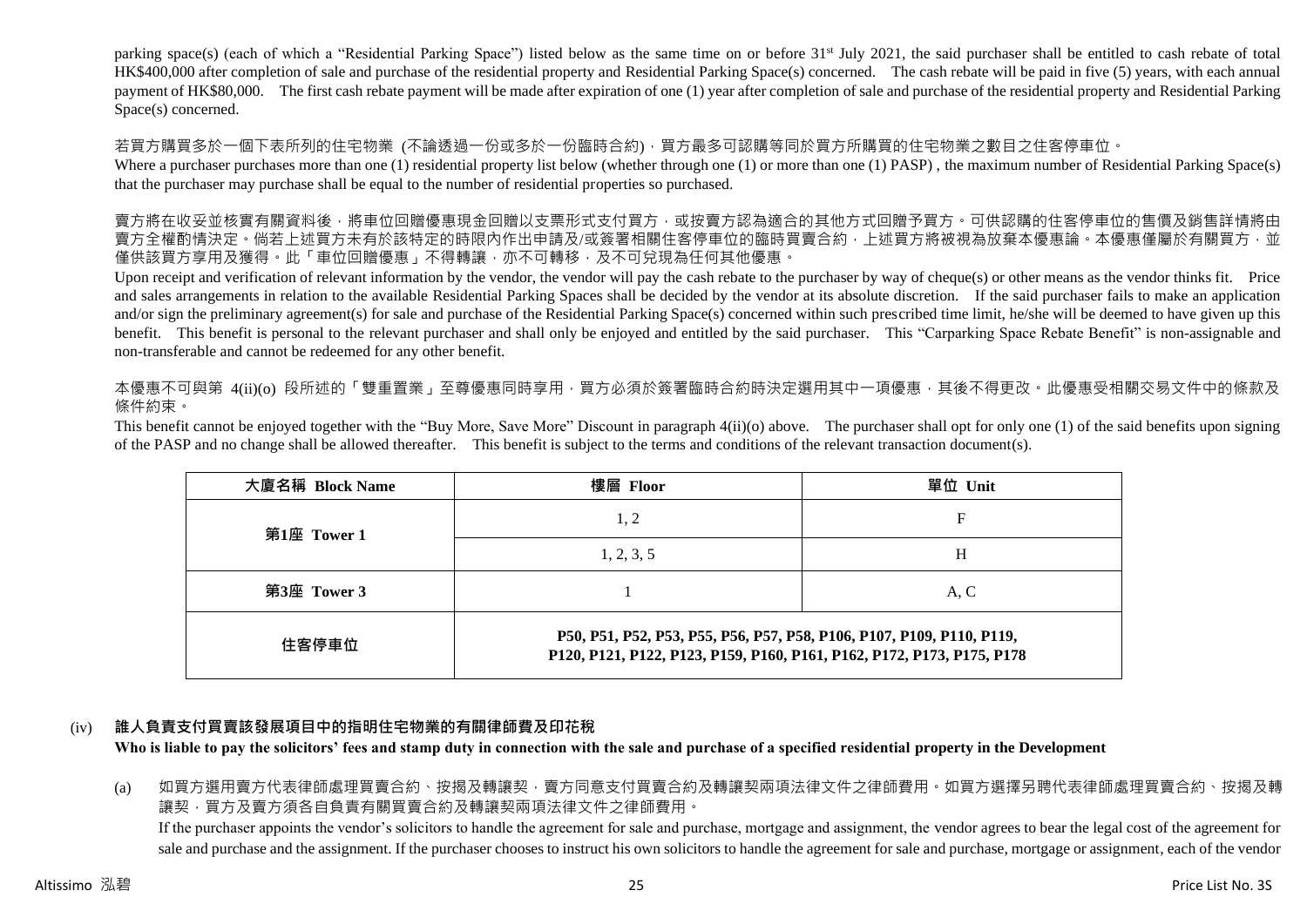and purchaser shall pay his own solicitors' legal fees in respect of the agreement for sale and purchase and the assignment.

# (b) 買方須支付一概有關臨時買賣合約、買賣合約及轉讓契的印花稅(包括但不限於任何買方提名書或轉售(如有)的印花稅、額外印花稅、買家印花稅及任何與過期繳付任何 印花稅有關的罰款、利息及附加費等)。

All stamp duties on the preliminary agreement for sale and purchase, the agreement for sale and purchase and the assignment (including without limitation any stamp duty on, if any, nomination or sub-sale, any special stamp duty, any buyer's stamp duty and any penalty, interest and surcharge, etc. for late payment of any stamp duty) will be borne by the purchaser.

# (v) **買方須爲就買賣該發展項目中的指明住宅物業簽立任何文件而支付的費用**

#### **Any charges that are payable by a purchaser for execution of any document in relation to the sale and purchase of a specified residential property in the Development**

有關其他法律文件之律師費如:附加合約、買方提名書、有關樓宇交易之批地文件、大廈公契及其他樓契之核證費、查冊費、註冊費、圖則費及其他實際支出等等,均由買 方負責,一切有關按揭及其他費用均由買方負責。

All legal costs and charges in relation to other legal documents such as supplemental agreement, nomination, certifying fee for Government Lease, deed of mutual covenant and all other title documents, search fee, registration fee, plan fee and all other disbursements shall be borne by the purchaser. The purchase) shall also pay and bear the legal costs and disbursements in respect of any mortgage.

#### 備註: 買方如因任何原因需更改支付條款,必須得賣方事先同意,並須向賣方繳付\$7,500 不可退還手續費及自付全部相關額外費用。

Remark: If a Purchaser would like to change the payment terms for whatever reasons, the prior consent of the Vendor must be obtained and a non-refundable administrative fee of \$7,500 shall be payable by the Purchaser to the Vendor and the Purchaser shall bear all related extra expenses.